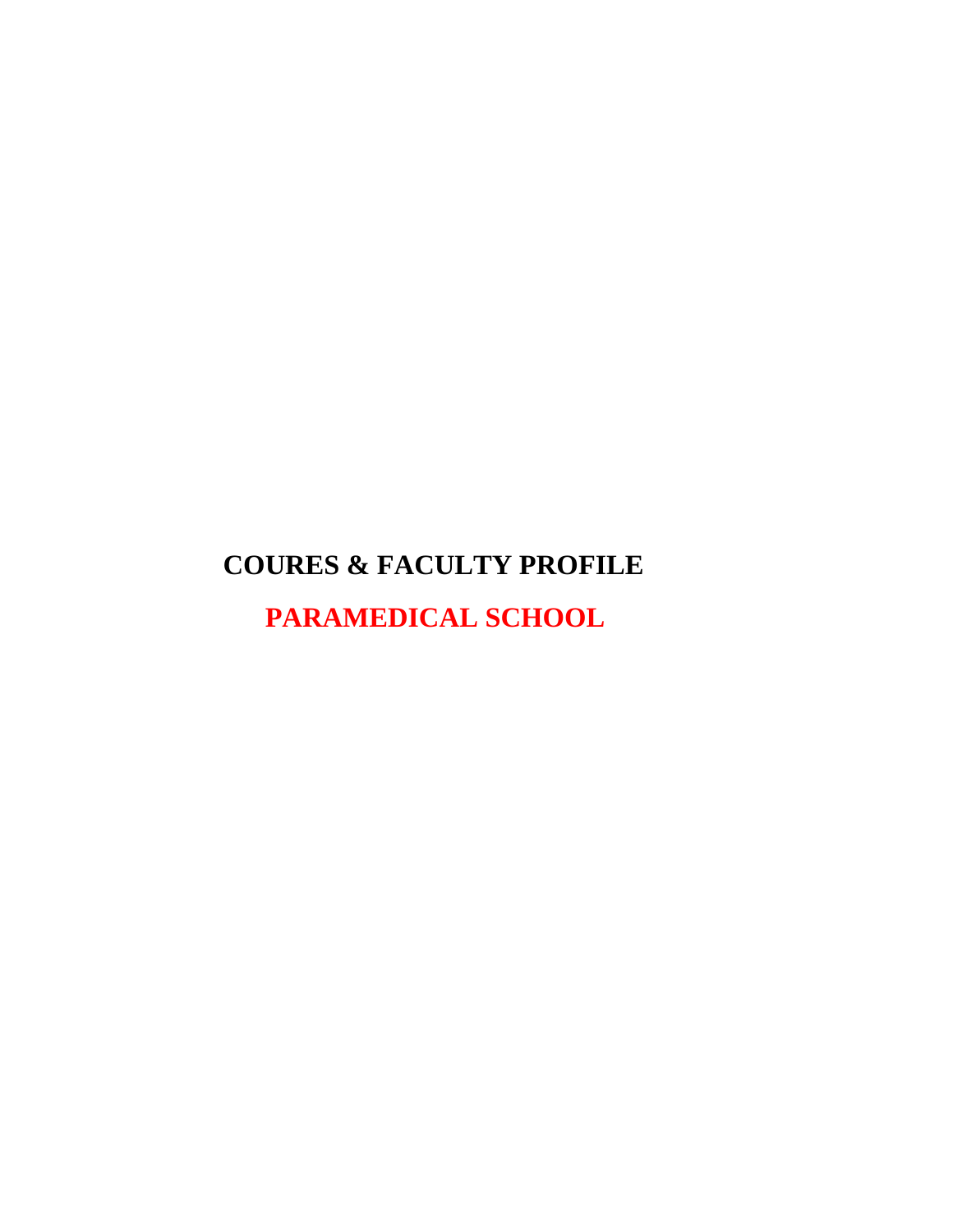## **COURSES OF PARAMEDICAL SCHOOL**

This institute provides 8 courses with state of art infrastructure and qualified faculty with the right commitment to quality. The Labs are purpose built. Most of the faculty offices are adjacent to the Labs, to facilitate practical trainings.

### **LIST OF THE COURSES**

- Operation Theater Technician
- Dispenser
- Medical Lab Technician
- Radiology and Imaging Technician
- Dialysis Technician
- Ophthalmic Technician
- Dental Technician
- Physiotherapy Technician

## **OPERATION THEATER TECHNICIAN**

Operation theatre technician transports patients, provides technical assistance to surgeons, clean & restock the operating room, arranges instrument, supplies and equipment according to instruction and position patients for surgery.

#### **DISPENSER**

A dispenser labels and dispenses prescriptions to patients in accordance with the correct operating procedures to ensure safe supply to patients in an efficient and accurate manner, ensures all dispensary equipment are kept clean and in good working order. All work surfaces are cleaned and tidied on a regular basis. Ensures the drugs are received and stored in an appropriate manner in accordance with the manufactures instructions. Ensures that all medicines and appliances dispensed are checked against the prescription.

### **MEDICAL LAB TECHNICIAN**

Medical laboratory technician works under the supervision of a medical technologist or physician to perform tests that help physicians to diagnose and treat diseases. Medical lab technicians prepare samples for analysis, use equipment to locate microorganisms, monitor tests and procedures, analyze the chemical content of fluids, match blood for transfusions, and test for drug levels in the blood.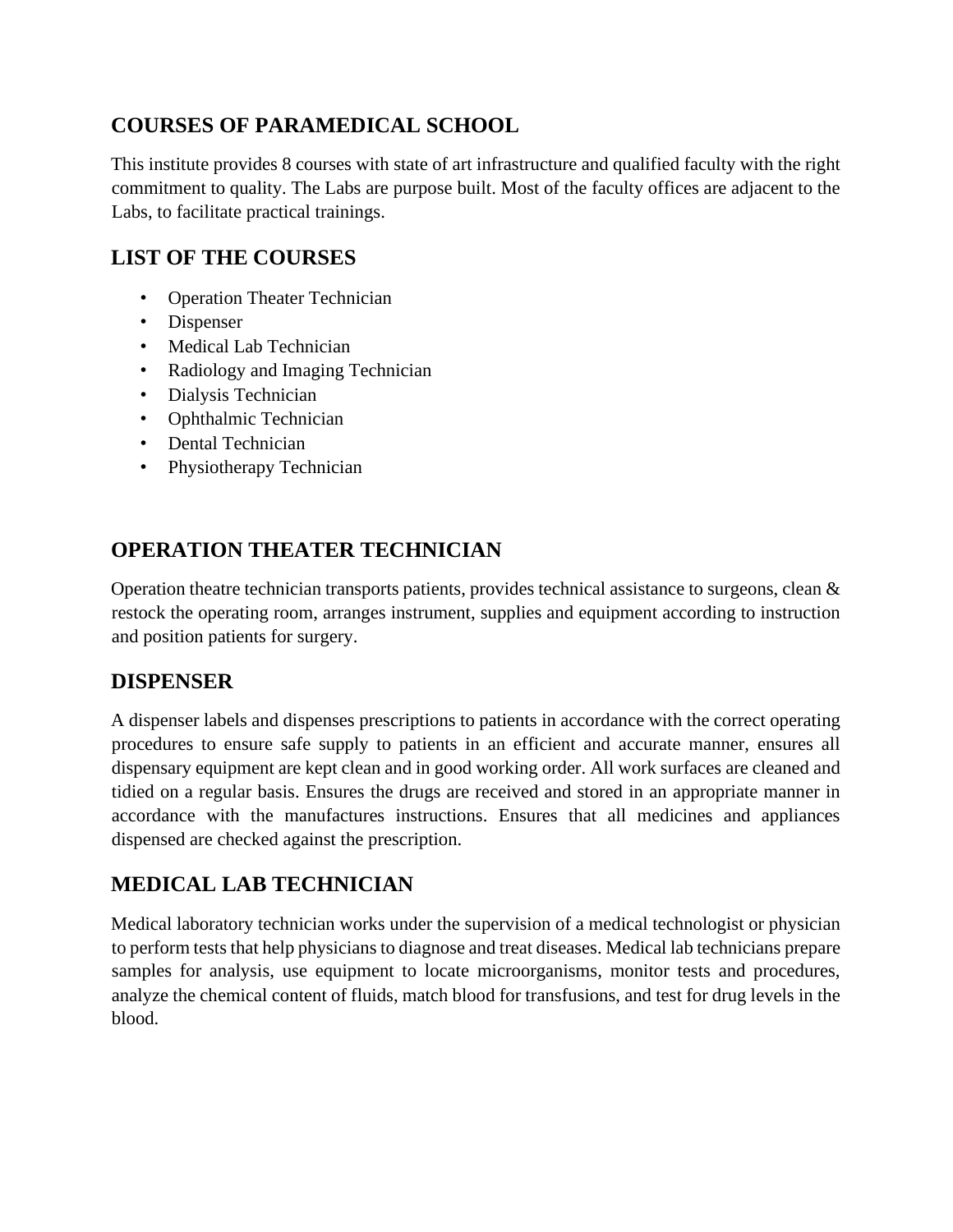### **DENTAL TECHNICIAN**

Dental technician also known as dental laboratory technicians, work in labs to create dental prosthetics and appliances, including complete and partial dentures, orthodontic appliances and porcelain veneers. These technicians need manual dexterity and some technical skills.

#### **OPHTHALMIC TECHNICIAN**

Ophthalmic medical technician—also known as allied ophthalmic personnel—work with an ophthalmologist (eye doctor) to provide patient care by performing eye-related clinical tasks such as taking patient medical histories, instructing patients about medications, tests and procedures, assisting with patient procedures, coordinating patient scheduling and performing office management duties.

### **PHYSIOTHERAPY TECHNICIAN**

A Physiotherapy Technician supports Physical Therapists and Physical Therapy Assistants with the planning and implementation of patient care. They provide administrative support and assist with assessing patients and establishing treatment plans and goals. Physical Therapy Technicians usually work in physical therapy offices or hospitals.

### **RADIOLOGY AND IMAGING TECHNICIAN**

Radiology technician play an important role in healthcare by administering diagnostic imaging exams, such as x-rays, computed tomography (CT) and magnetic resonance imaging (MRI). Radiology technicians prepare patients for diagnostic imaging procedures, which might involve taking a medical history and answering questions about the procedure. In addition, they must position the patient and the equipment faultlessly in order to get the correct image and protect the patient by covering areas that do not need to be imaged.

### **DIALYSIS TECHNICIAN**

Renal Dialysis Technician is responsible for maintenance, calibration, and cleaning of dialysis equipment. Monitors and operates various machines related to peritoneal dialysis and hem dialysis. A Renal Dialysis Technician develops and establishes protocols for equipment evaluation and training materials to instruct patients. Additionally, Renal Dialysis Technician stocks, inventories, and reorders supplies.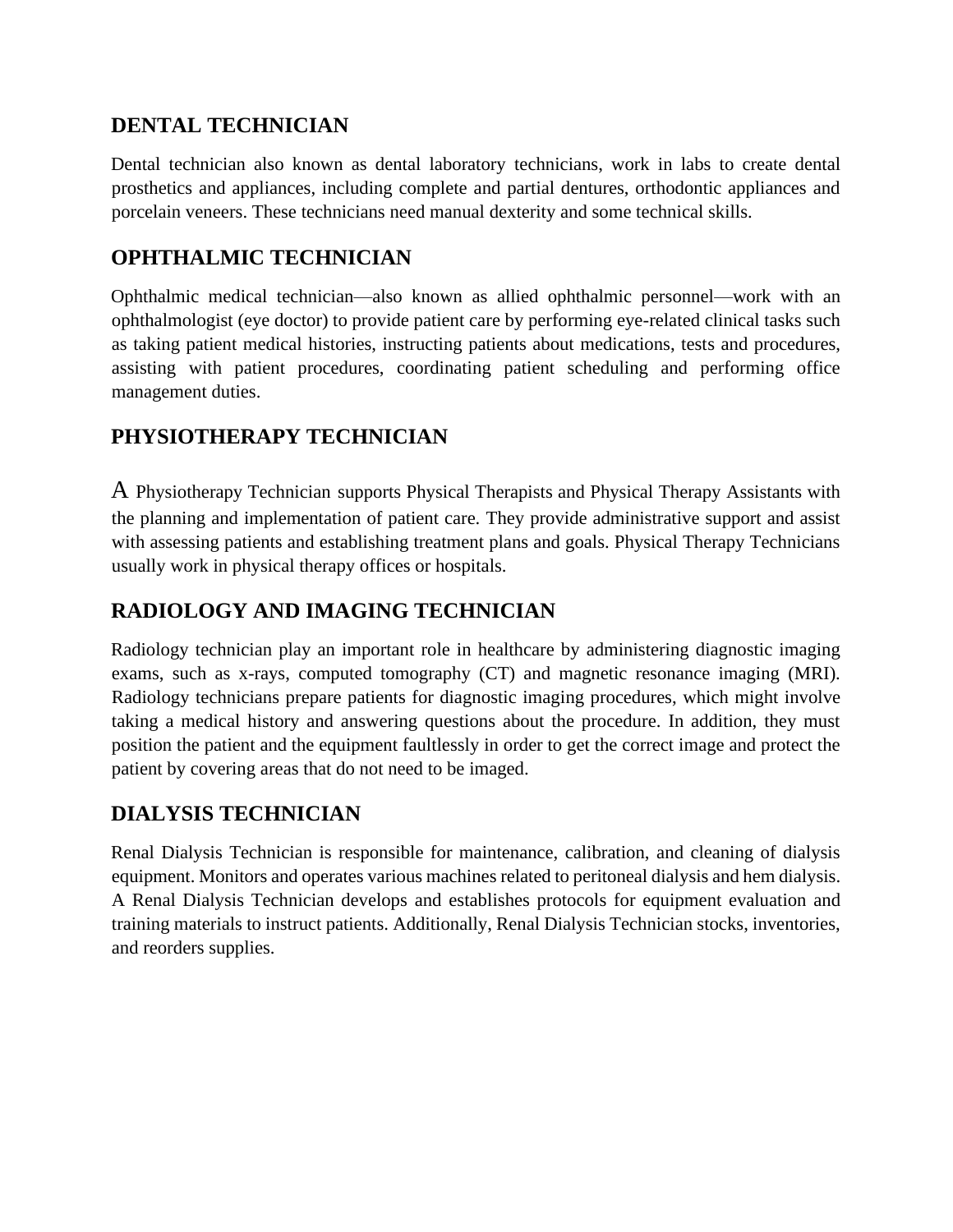# **FACULTY PROFILE OF**

 **PARAMEDICAL SCHOOL**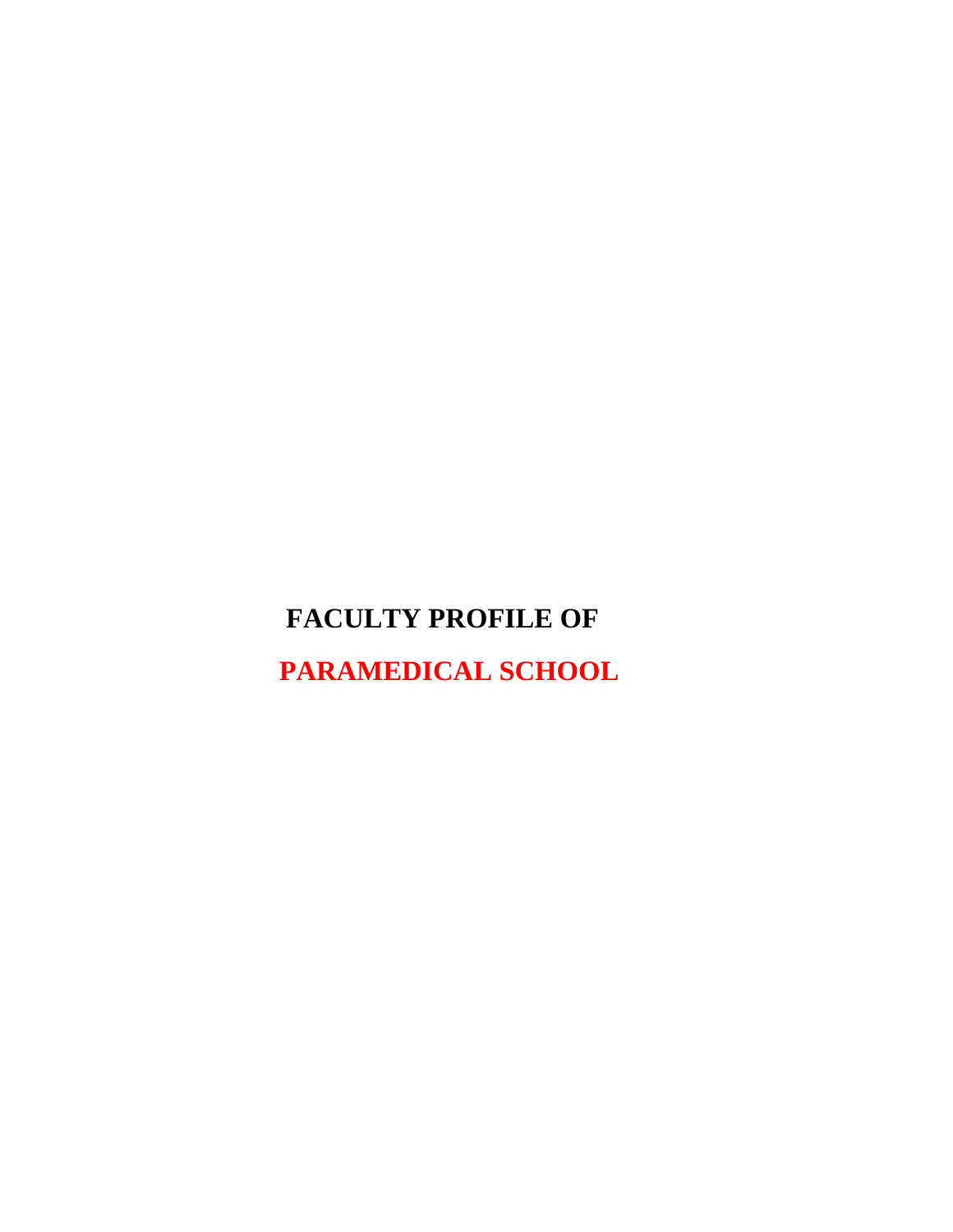## **Faculty of Dispenser Technology**

| <b>Staff Designation</b> | <b>Name</b> | Qualification                      |
|--------------------------|-------------|------------------------------------|
| Doctor                   | Dr.Waseem   | <b>MBBS</b>                        |
| Doctor                   | Dr.Asfar    | <b>MBBS</b>                        |
| Pharmacist               | Ambar Babar | B.Sc Hons( $E & U$ U)<br>M.Phil CN |
| Dispenser                | Amir        | Diploma Holder                     |

### **Faculty of Operation Theater Technology**

| <b>Staff Designation</b> | <b>Name</b> | <b>Qualification</b>        |
|--------------------------|-------------|-----------------------------|
| Doctor                   | Dr. Zahid   | MBBS, FCPS                  |
| Technologist             | Komal Babar | Bsc.Hons(OTT), CFR,<br>MPH. |
| <b>OT</b> Technician     | Naveed      | Diploma Holder              |
| <b>OT</b> Technician     | Neelam      | Diploma Holder              |

### **Faculty of Physiotherapy Technology**

| <b>Staff Designation</b> | <b>Name</b>   | <b>Qualification</b>                   |
|--------------------------|---------------|----------------------------------------|
| Doctor                   | Dr. Asif Khan | <b>MBBS</b>                            |
| Doctor                   | Dr. Tariq     | <b>M.D Basic Medical Qualification</b> |
| Physiotherapist          | Azher         | Doctor of Physiotherapy                |

### **Faculty of Medical Lab Technology**

| <b>Staff Designation</b> | <b>Name</b>  | <b>Qualification</b>        |
|--------------------------|--------------|-----------------------------|
| <b>Specialist Doctor</b> | Dr. Majid    | <b>MBBS, FCPS Pathology</b> |
| Technologist             | Anam Ahmad   | Bsc.hons(MLT), M.Phil MLS   |
| Lab Technician           | Mureed Abbas | Diploma Holder              |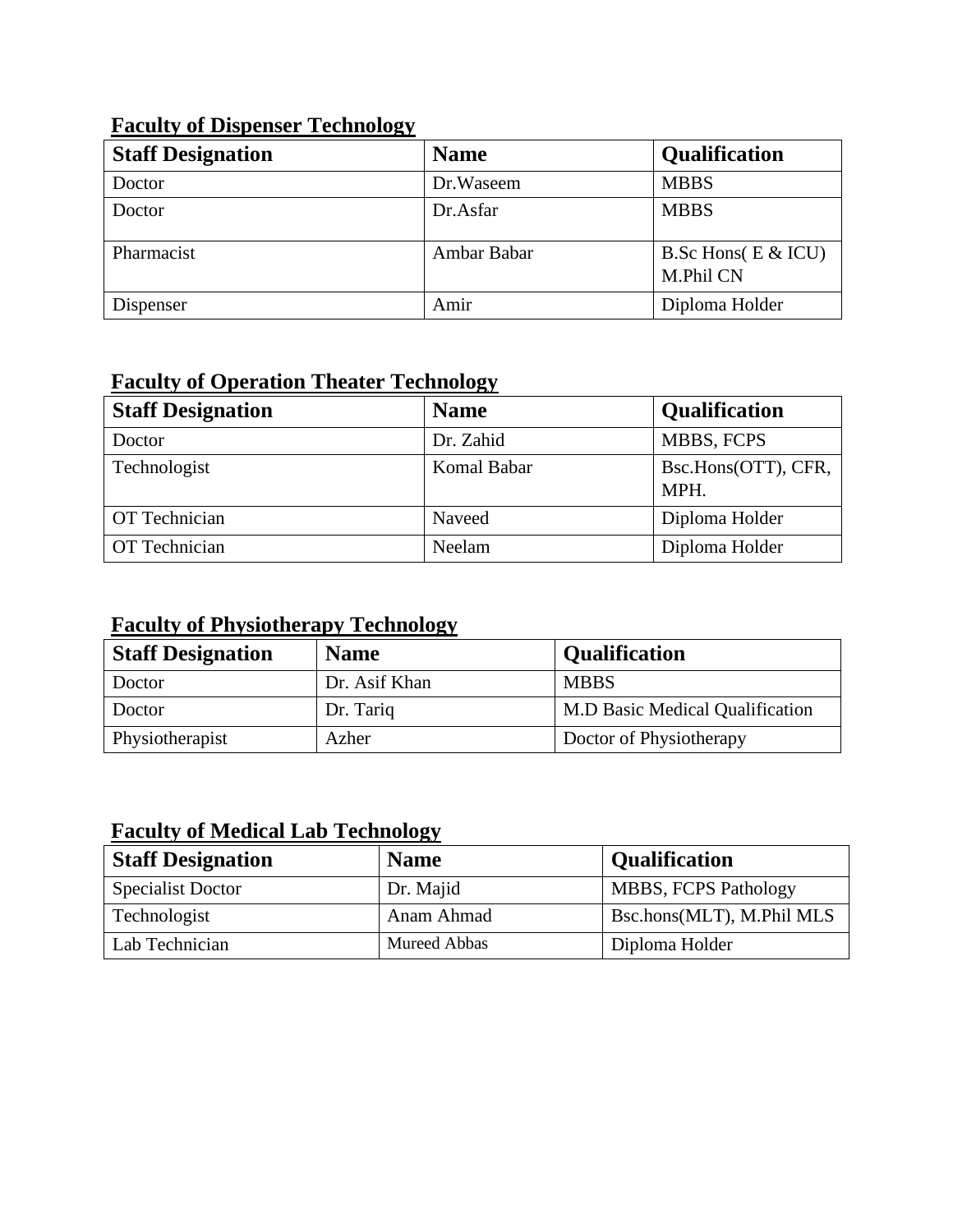| <b>Staff Designation</b> | <b>Name</b> | <b>Qualification</b>        |
|--------------------------|-------------|-----------------------------|
| Doctor                   | Dr. Azhar   | MBBS (Nephrologists)        |
| Doctor                   | Dr. Ayesha  | <b>MBBS</b> (Nephrologists) |
| Technician               | Sadaef      | Diploma Holder              |
| Technician               | Maria       | Diploma Holder              |

#### **Faculty of Renal Dialysis Technology**

### **Faculty of Radiology and Imaging Technology**

| <b>Staff Designation</b> | <b>Name</b>         | <b>Qualification</b> |
|--------------------------|---------------------|----------------------|
| Doctor                   | Dr. Abdus Sami Quzi | <b>MBBS, FCPS</b>    |
|                          |                     | (Radiology)          |
| Doctor                   | Dr. Saba            | <b>MBBS, DMRD</b>    |
| Technician               | Lawish Bhatti       | Diploma Holder       |

## **Faculty of Ophthalmic Technology**

| <b>Staff Designation</b> | <b>Name</b>            | <b>Qualification</b>   |
|--------------------------|------------------------|------------------------|
| Doctor                   | Dr. Tariq Pervaiz khan | <b>MBBS, FCPS</b>      |
| Doctor                   | Dr. Muhammad Imran     | <b>MBBS</b>            |
| Optometrist              | M Ashraf Saleem        | Bs(Hons) Investigative |
|                          |                        | Ophthalmology          |

## **Faculty of Dental Technology**

| <b>Staff Designation</b> | <b>Name</b>         | <b>Qualification</b> |
|--------------------------|---------------------|----------------------|
| Doctor                   | Dr. Nadia Bhutta    | <b>BDS, FCPS</b>     |
| Doctor                   | Dr. M. Usman Muneer | <b>BDS, FCPS</b>     |
| Demonstrator             | Dr. Mikdad fahad    | <b>BDS</b>           |
| Dental Hygienist         | Shehryar            | Diploma Holder       |
| Prosthodontic Technician | Ashaiq              | Diploma Holder       |
| Ceramic Technician       | M Faisal            | Diploma Holder       |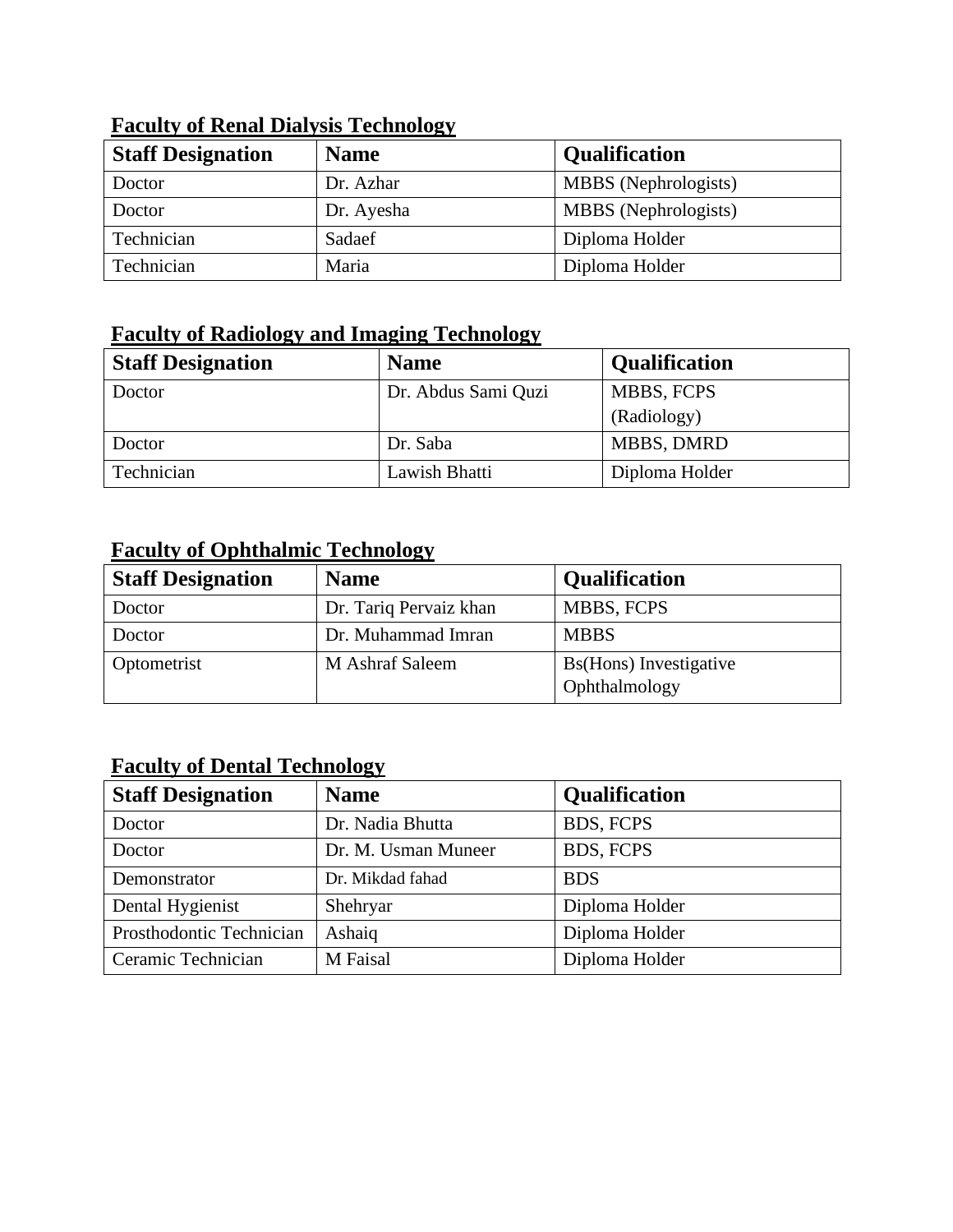# **FACULTY PROVIDED FOR CLINICAL TRAINING Facilities for Dispenser Training**

### **Arrangement for Practical Training Apparatus**

| Sr.   | Equipment                  |
|-------|----------------------------|
| i.    | <b>Weighing Balance</b>    |
| ii.   | Fractional Weight          |
| iii.  | <b>Measuring Cylinders</b> |
| iv.   | <b>Beakers</b>             |
| V.    | <b>Conical Flask</b>       |
| vi.   | Pipettes                   |
| vii.  | Pestle and Mortar          |
| viii. | Funnel                     |
| ix.   | Glass or porcelain Tile    |
| X.    | <b>Burner</b>              |
| xi.   | <b>Tripod Stand</b>        |
| xii.  | <b>Glass Rods</b>          |
| xiii. | <b>Litmus Paper</b>        |
| xiv.  | <b>Filter Paper</b>        |
| XV.   | Spatula                    |
| xvi.  | <b>Dispensing Bottle</b>   |
| xvii. | Cork                       |

### **Chemicals/ ingredients for different Preparations**

| Sr.                       | <b>Title</b> | <b>Chemical</b> |
|---------------------------|--------------|-----------------|
| 1.                        |              | Aspirin         |
| ii.                       |              | Phenacetin      |
| $\overline{\text{iii}}$ . | Powder       | Caffeine        |
| iv.                       |              | Tale            |
| V.                        |              | <b>Starch</b>   |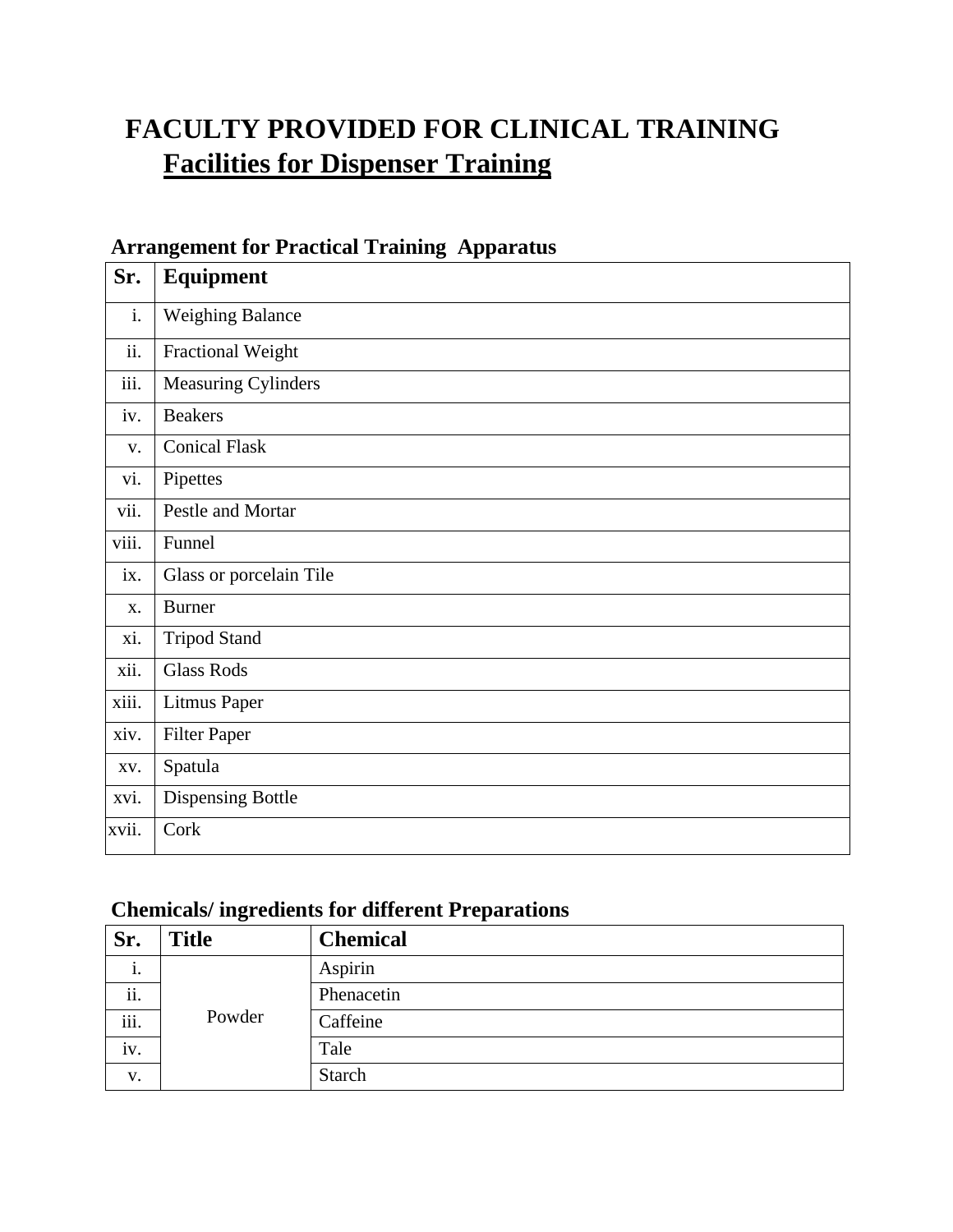| vi.    |                     | Light Kaolin            |
|--------|---------------------|-------------------------|
| vii.   |                     | Zinc Oxide              |
| viii.  |                     | Liquid Paraffin         |
| ix.    |                     | Glycerin                |
| X.     | Ointments           | Wood Fat                |
| xi.    |                     | Paraffin Wax            |
| xii.   |                     | Soft Paraffin           |
| xiii.  |                     | <b>Hard Paraffin</b>    |
| xiv.   |                     | Vaseline                |
| XV.    |                     | White Wax               |
| xvi.   |                     | Sulphur                 |
| xvii.  |                     | Salicylic Acid          |
| xviii. |                     | Benzoic Acid            |
| xix.   |                     | Acriflavin              |
| XX.    |                     | Calamine                |
| xxi.   |                     | Zinc Oxide              |
| xxii.  |                     | Bentonite               |
| xxiii. | Solutions/Lotions   | Sodium Citrate          |
| xxiv.  |                     | <b>Liquefied Phenol</b> |
| XXV.   |                     | Glycerin                |
| xxvi.  |                     | Sodium Chloride         |
| xvii.  |                     | Potassium               |
|        |                     | Permanganate            |
| xviii. |                     | Dextrose                |
| xxix.  |                     | <b>Boric Acid</b>       |
| XXX.   |                     | Lehthammol              |
| xxxi.  | Ear Drops           | Glycerin                |
| xxii.  |                     | Salicylic Acid          |
| xxiii. |                     | Soda                    |
|        |                     | Bicarbonate             |
| xxiv.  |                     | Tincture Iodine         |
| XXV.   |                     | Potassium Iodide        |
| xxvi.  |                     | <b>Tincture Aconite</b> |
| xvii.  |                     | <b>Tincture Myrrah</b>  |
| xviii. | <b>Throat Paint</b> | Peppermint oil          |
| xxix.  |                     | Tannic Acid             |
| xl.    |                     | Glycerin                |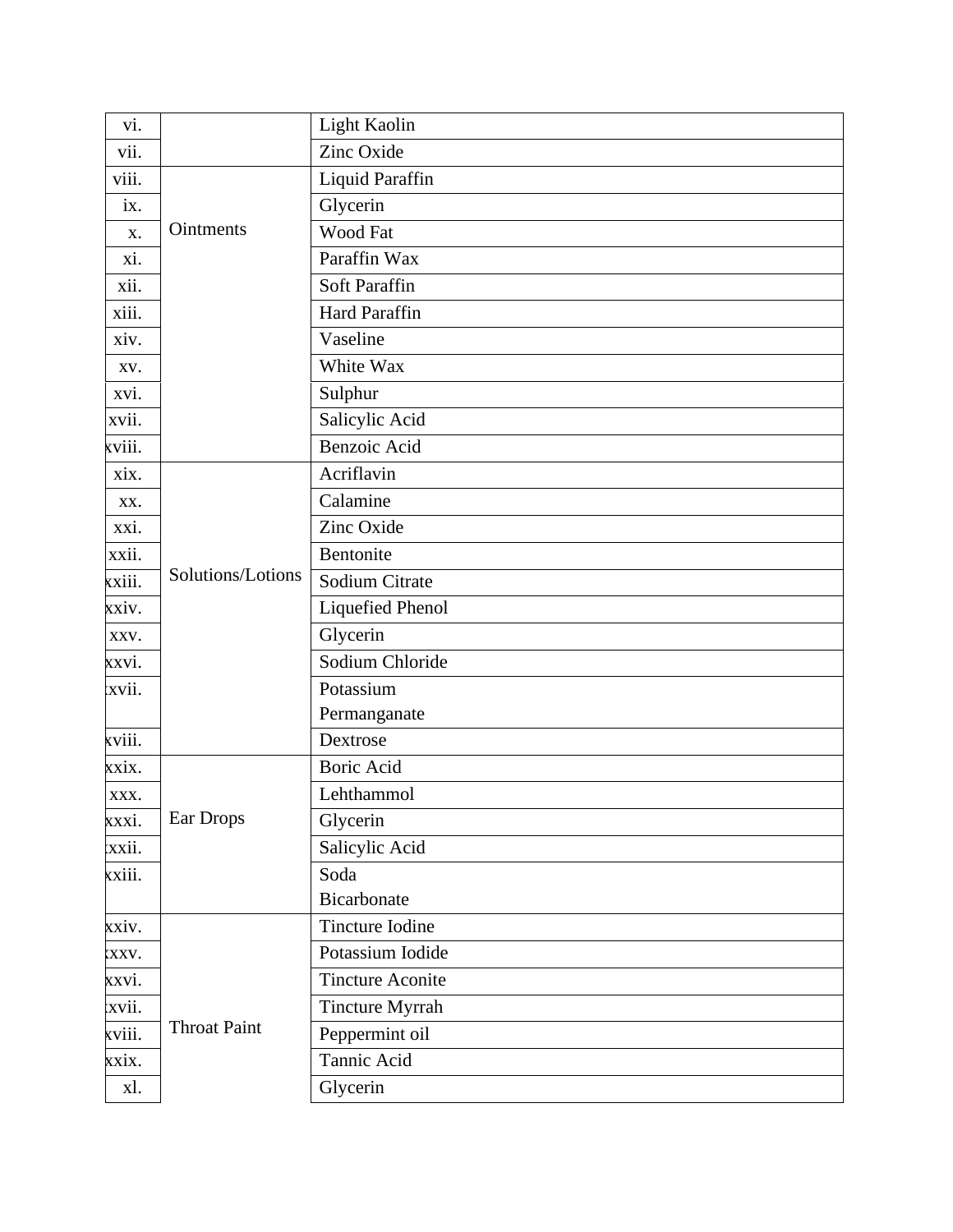| xli.           |               | Thymol                  |
|----------------|---------------|-------------------------|
| xlii.          |               | Sodium                  |
| xliii.         |               | Tincture                |
|                | Carminative   | Cardamom                |
|                | Mixture       | Compound                |
| xliv.          |               | Spirit Ammonia Aromatic |
|                |               |                         |
| xlv.           |               | Spirit                  |
|                |               | Chloroform              |
| xlvi.          |               | Distilled Water         |
| xlvii.         |               | Poppy Seeds             |
| lviii.         |               | Belladonna roots        |
| xlix.          |               | <b>Aspirin Powder</b>   |
| $\mathbf{1}$ . |               | Sodium                  |
|                |               | <b>Bicarbonate</b>      |
| li.            | Miscellaneous | <b>Copper Sulphate</b>  |
| lii.           |               | Menthol Crystal         |
| liii.          |               | Camphor                 |
| liv.           |               | <b>Gentian Violet</b>   |

## **Demonstration Room Appliances**

| Sr.            | Equipment               |
|----------------|-------------------------|
| i.             | Thermometer             |
| ii.            | Stethoscope             |
| iii.           | <b>B.P</b> Apparatus    |
| iv.            | Sterilization           |
| $\mathbf{V}$ . | <b>Tongue Depressor</b> |
| vi.            | Splints                 |

## **Disposable**

| Sr.  | Equipment               |
|------|-------------------------|
|      | I.V Branula             |
| ii.  | <b>Butterfly Needle</b> |
| iii. | Nasogastic Tubes        |
| iv.  | Folley's Catheter       |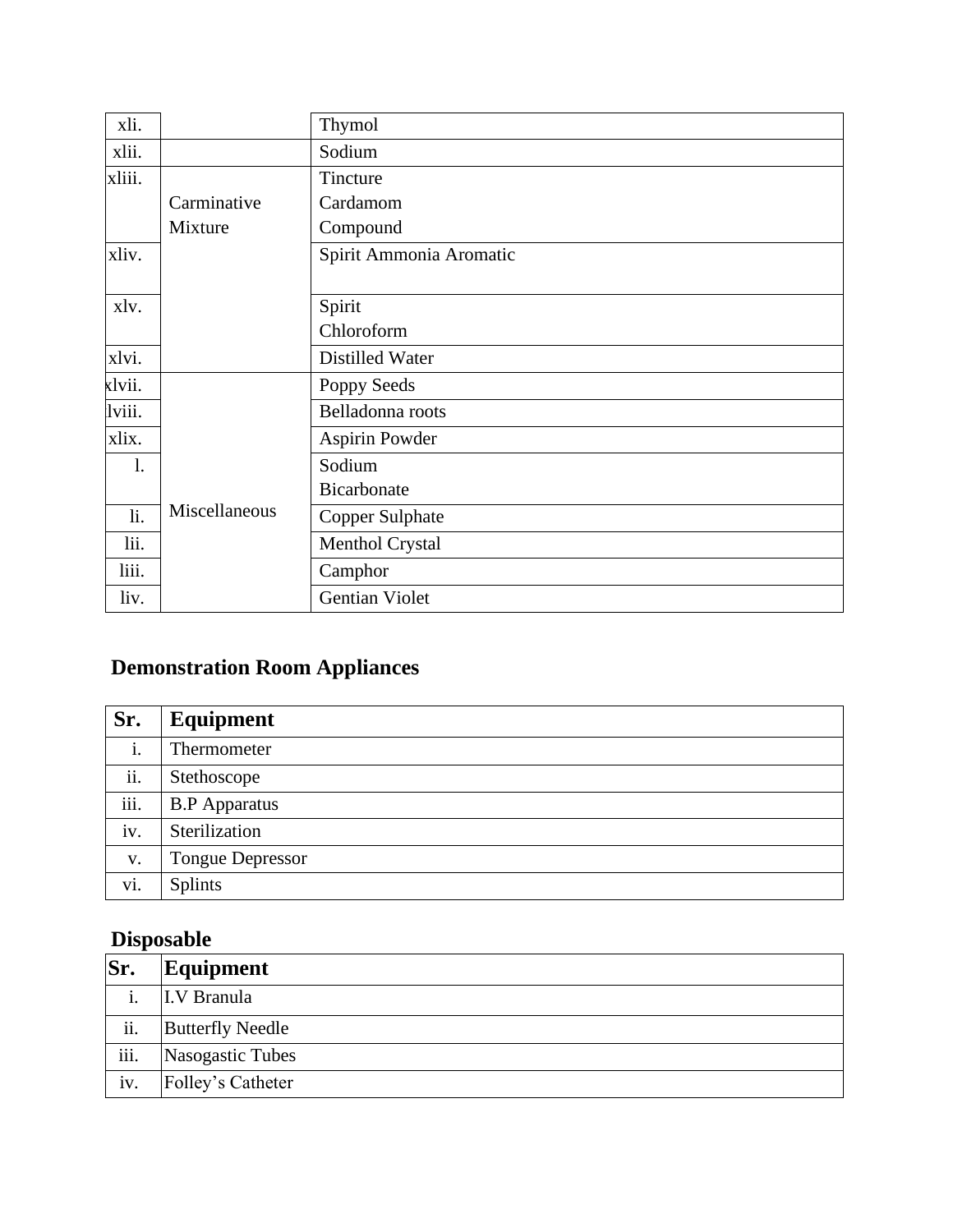| V.    | Urine Bags                       |
|-------|----------------------------------|
| vi.   | <b>CVP</b> Line                  |
| vii.  | Simple Bandage                   |
| viii. | Crape Bandage                    |
| ix.   | <b>Plaster of Paris Bandages</b> |
| X.    | <b>ECG</b> electrodes            |
| xi.   | <b>Lumbar Puncture Needle</b>    |
| xii.  | Airways                          |
| xiii. | <b>End tracheal Tubes</b>        |
| xiv.  | <b>Intravenous Infusion Sets</b> |
| XV.   | <b>Blood Transfusion Sets</b>    |
| xvi.  | <b>Blood Bags</b>                |
| xvii. | <b>Surgical Sutures</b>          |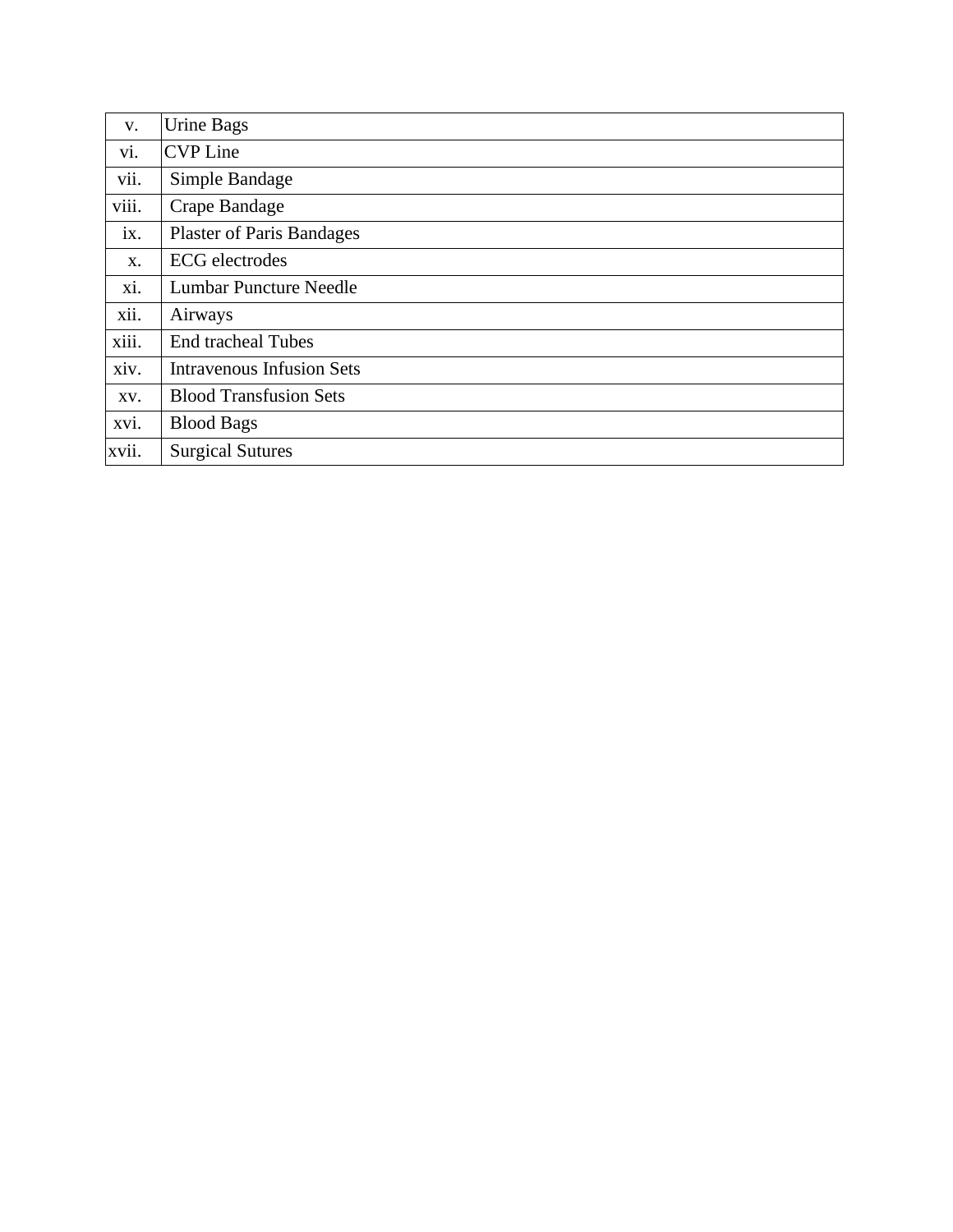## **Arrangement for Practical Training Apparatus**

|      | Aseptic zone/separation area having washable floors and walls |
|------|---------------------------------------------------------------|
| ii.  | Changing area                                                 |
| iii. | Sterilization and equipments instruments and area             |
| iv.  | Scrub area                                                    |
| V.   | Operation area                                                |
| vi.  | Waste management area                                         |

## **Equipment**

| Sr.   | Equipment                                                |
|-------|----------------------------------------------------------|
| i.    | Operation table                                          |
| ii.   | Ceiling operation theater light with multiple reflectors |
| iii.  | Electrosurgical Unit/Electro-cautery machine             |
| iv.   | Autoclave/facility for sterilization                     |
| V.    | All essential surgical instruments                       |
| vi.   | <b>Suction machines</b>                                  |
| vii.  | Monitoring devices like cardiac monitor plus oximeter    |
| viii. | Resuscitation trolley/equipment including defibrillator  |
| ix.   | Anesthesia machine laryngoscope sets                     |
| X.    | Gas supply system i.e oxygen and nitrous oxide           |
| xi.   | Air conditioning                                         |
| xii.  | Refrigerator for keeping blood essential medicines       |
| xiii. | Backup and generator /UPS for electricity failure        |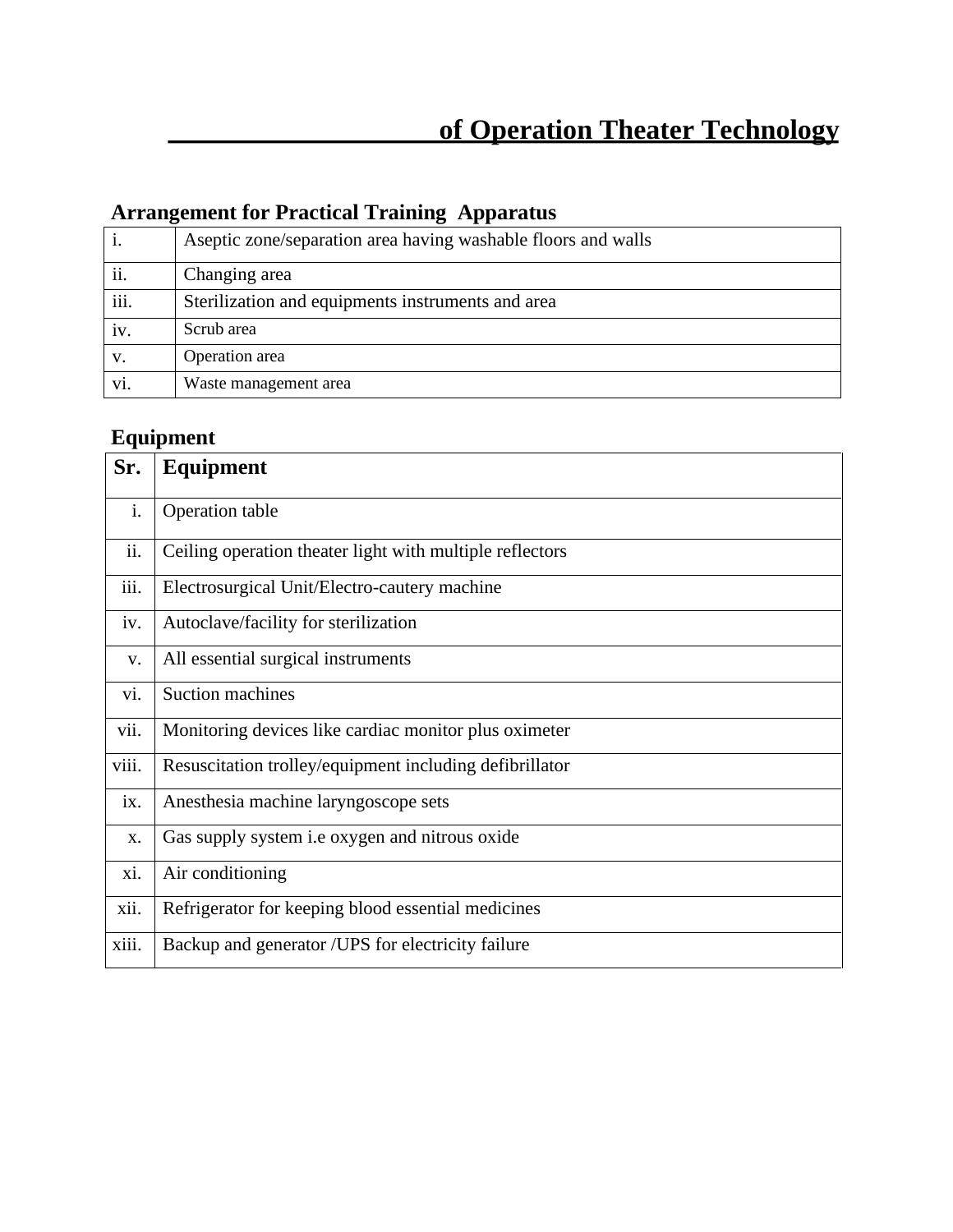# **Facilities for Training**

# **Facilities for Training of Physiotherapy Technology**

## **Arrangement for Practical Training**

## **Equipment**

| Sr.            | Equipment               |
|----------------|-------------------------|
| i.             | <b>Stretchers</b>       |
| ii.            | <b>Stairs</b>           |
| iii.           | <b>Mirrors</b>          |
| iv.            | Short ware diathermy    |
| $\mathbf{V}$ . | Ultra sound therapeutic |
| vi.            | EMS digital             |
| vii.           | <b>TENS</b>             |
| viii.          | Infra red               |
| ix.            | Hydra                   |
| X.             | Water bath              |
| xi.            | Treadmills              |
| xii.           | Trolley                 |
| xiii.          | <b>IFT</b>              |
| xiv.           | <b>EME</b>              |
| XV.            | <b>CPM</b>              |
| xvi.           | <b>MAU</b>              |
| xvii.          | Hydro collator + pads   |
| xviii.         | dumbbells               |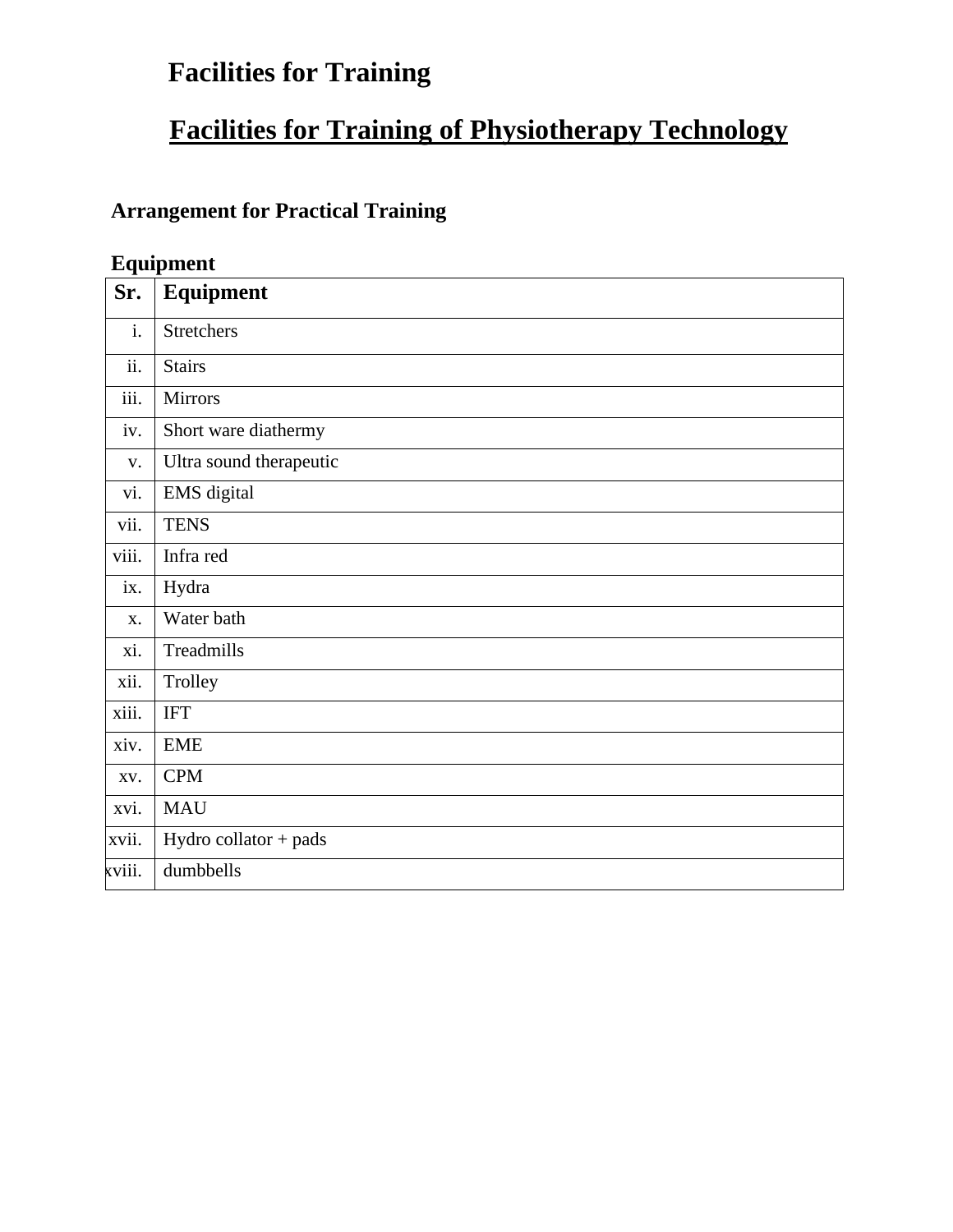## **Arrangement for Practical Training Demonstration Lab within institute:**

### **Physical parameter**

|      | Properly ventilated laboratory: size 15 feet $\times 20$ feet  |
|------|----------------------------------------------------------------|
| ii.  | Water supply wash basins and gas burners for experimental work |
| iii. | Marble table top fop c (height 34 inches)                      |
| iv.  | Laboratory chairs or students lab, stools                      |

## **Experiments**

|     | Teaching microscope double head with pointer                         |
|-----|----------------------------------------------------------------------|
| ii. | Electricity operated student microscope at least six for 25 students |

#### **Glassware**

| 1.   | Glass sliders and covers slips |
|------|--------------------------------|
| ii.  | Petri dishes                   |
| iii. | RBC, WBC, Pipettes             |
| iv.  | Automatic pipettes             |

## **Strain and media**

| $\overline{\mathbf{i}}$ . | Giemsa's stain/Leishman stain / field stain |
|---------------------------|---------------------------------------------|
| ii.                       | Gram stain                                  |
| $\overline{\text{iii}}$ . | Reticulocyte stain                          |
| iv.                       | ZN stain                                    |
| $V_{\bullet}$             | Blood suger                                 |
| vi.                       | Chocolate agar                              |
| vii.                      | Mackonkey agar                              |
| viii.                     | Cedar wood oil                              |
| ix.                       | Electrolyzer                                |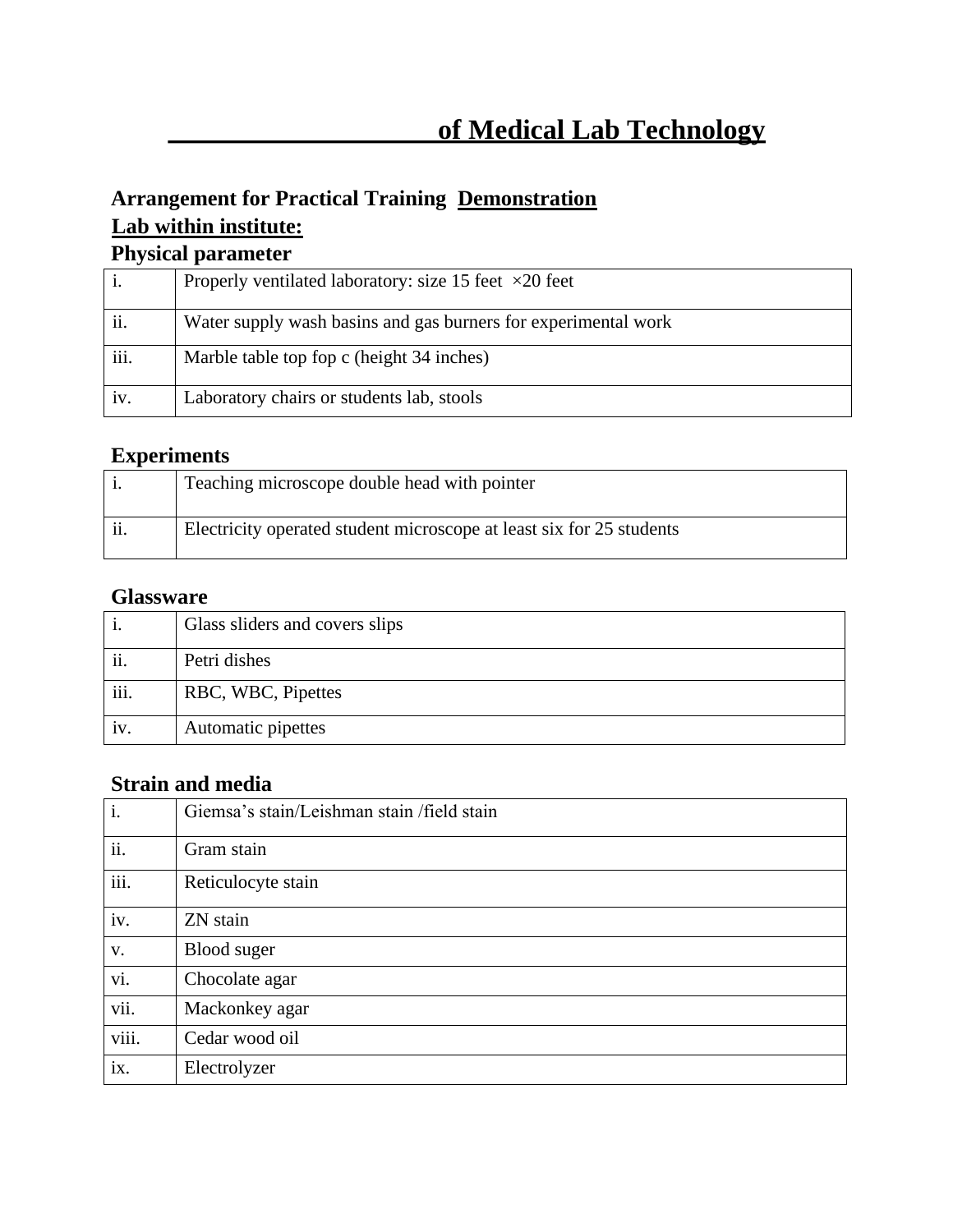# **Facilities for Training**

## **Functional Clinical Lab**

### **Physical Parameters**

Properly ventilated and room temperature controlled laboratory:  $4 \times 60$  square feet

## **Equipment**

| Sr.               | <b>Equipment</b>                                                               |
|-------------------|--------------------------------------------------------------------------------|
| i.                | Wastergreen, stubes, Wintrobee tubes and ESR stands                            |
| ii.               | Centrifuge machines                                                            |
| iii.              | <b>Hematology Analyzer</b>                                                     |
| iv.               | Chemistry Analyzer. A basic chemistry analyzer (Spectrophotometer)<br>optional |
| V.                | Water baths                                                                    |
| vi.               | <b>ABGs Analyzer</b>                                                           |
| vii.              | Elisa strip Reader                                                             |
| viii.             | Autoclave                                                                      |
| $\overline{1}X$ . | Hot air oven                                                                   |
| X.                | Incubator                                                                      |
| xi.               | Refrigerator                                                                   |
| xii.              | <b>Tissue Process</b>                                                          |
| xiii.             | Microtome                                                                      |
| xiv.              | Microbiology Hood                                                              |
| XV.               | <b>ESR</b> stand Pipettes                                                      |

## **Equipment**

| Sr.            | <b>Clinical type</b>                      |
|----------------|-------------------------------------------|
| $\mathbf{1}$ . | Histopathology                            |
| ii.            | Hematology including Blood Cross Matching |
| iii.           | Bacteriology                              |
| iv.            | Biochemistry                              |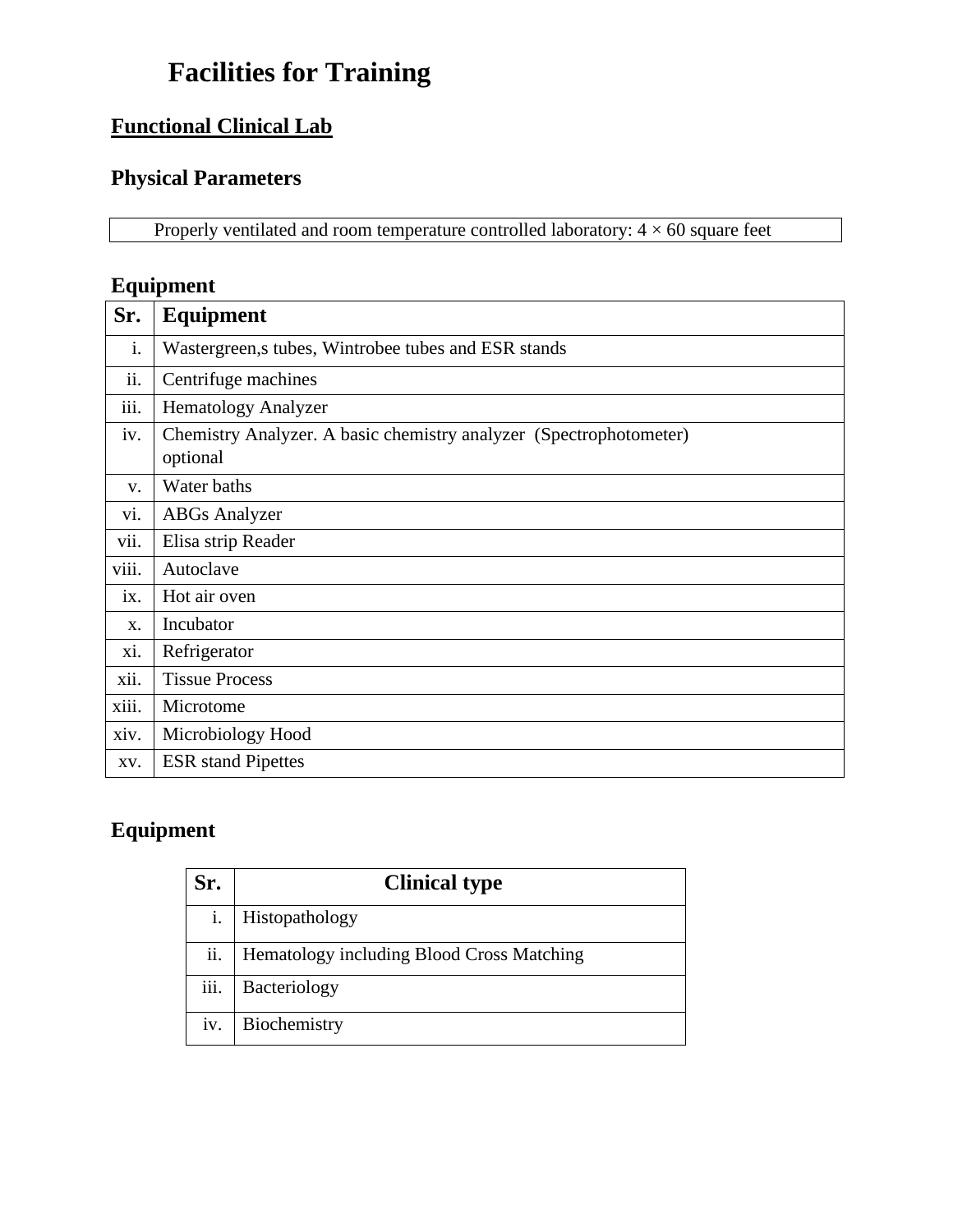# **of Renal Dialysis Technology**

## **Arrangement for Practical Training Equipment**

| Sr.   | <b>Equipment</b>           |
|-------|----------------------------|
| i.    | Weight Machine             |
| ii.   | Dialysis Machine           |
| iii.  | <b>B.P</b> Apparatus       |
| iv.   | <b>Suction Machine</b>     |
| V.    | Dialysis Kit               |
| vi.   | <b>Bicarbonate</b> trolley |
| vii.  | Medicine trolley           |
| viii. | Dialyzer                   |
| ix.   | Tubing                     |
| X.    | Fistula                    |
| xi.   | Bicarbonate $(A + B)$      |
| xii.  | I.V set                    |

## **Dialysis Drugs:**

| Sr.            | <b>Drugs</b>      |
|----------------|-------------------|
| i.             | N/S 100ml         |
| ii.            | Inj. Heparin      |
| iii.           | Inj. Methycobal   |
| iv.            | Inj. Venofer      |
| $\mathbf{V}$ . | Inj. 25% ampoules |
| vi.            | Onset             |

## **Chemicals solution of machine:**

| Sr. | <b>Solutions</b>         |
|-----|--------------------------|
|     | i. Disinfection solution |
| ii. | Satiric Acid             |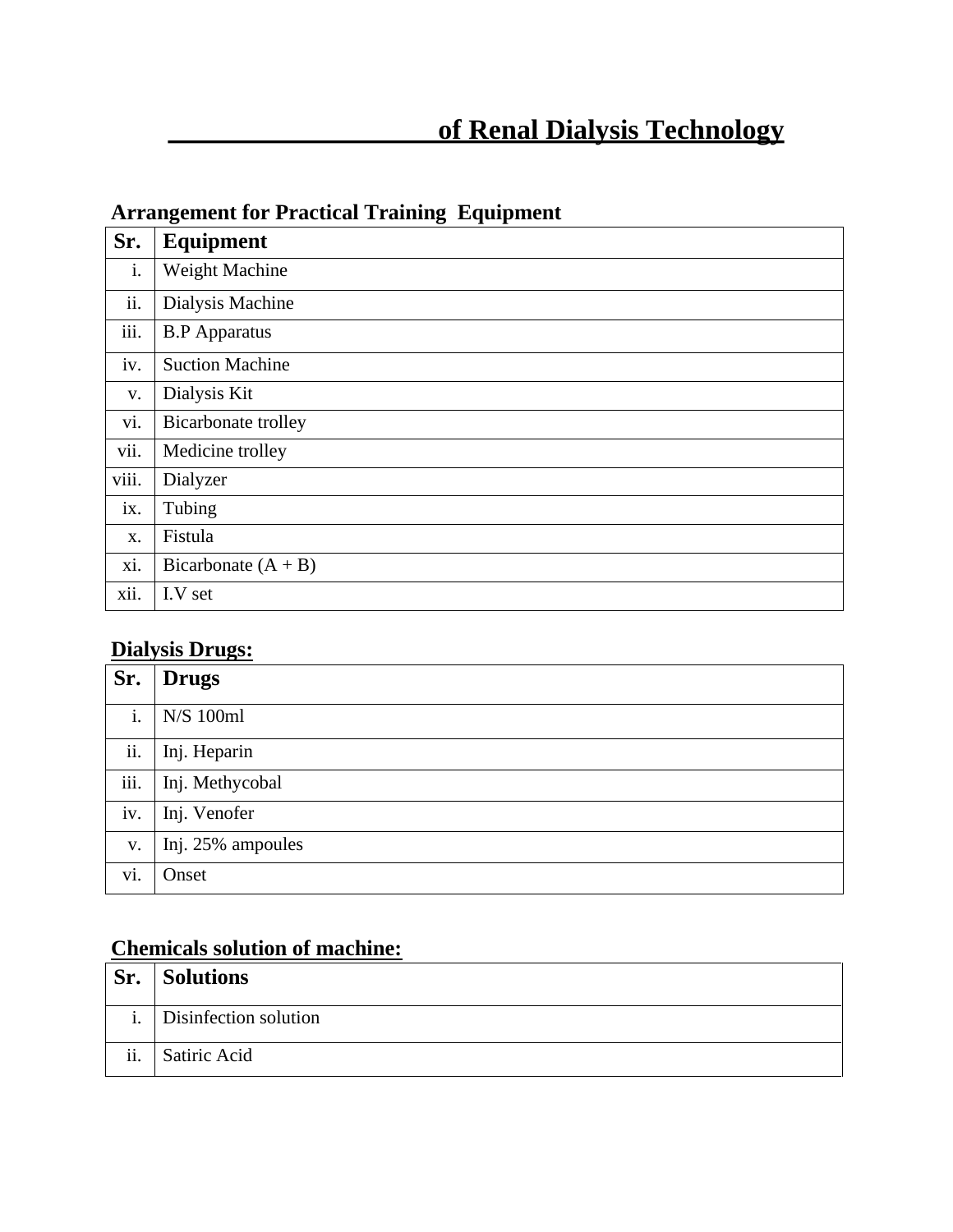# **Facilities for Training**

# **Facilities for Training of Radiology and Imaging Technology**

## **Arrangement for Practical Training Equipment**

| i.   | X-Ray Machine (300 M.A) along with cassette and screen-all size |
|------|-----------------------------------------------------------------|
| ii.  | Auto processing                                                 |
| iii. | Mobile x-ray unit                                               |
| iv.  | Fluoroscopy                                                     |
| V.   | Film bandage dosimeter                                          |
| vi.  | <b>Ultrasound</b>                                               |

#### **Element**

| 1.   | Film processing tank wit running water |
|------|----------------------------------------|
| ii.  | Loading shelf                          |
| iii. | Safe Light                             |

#### **Personal Protection**

| i.   | Lead Apron            |
|------|-----------------------|
| ii.  | Gloves                |
| iii. | Goggles               |
| iv.  | <b>Gonadal Sheet</b>  |
| V.   | Lead Epuivalent glass |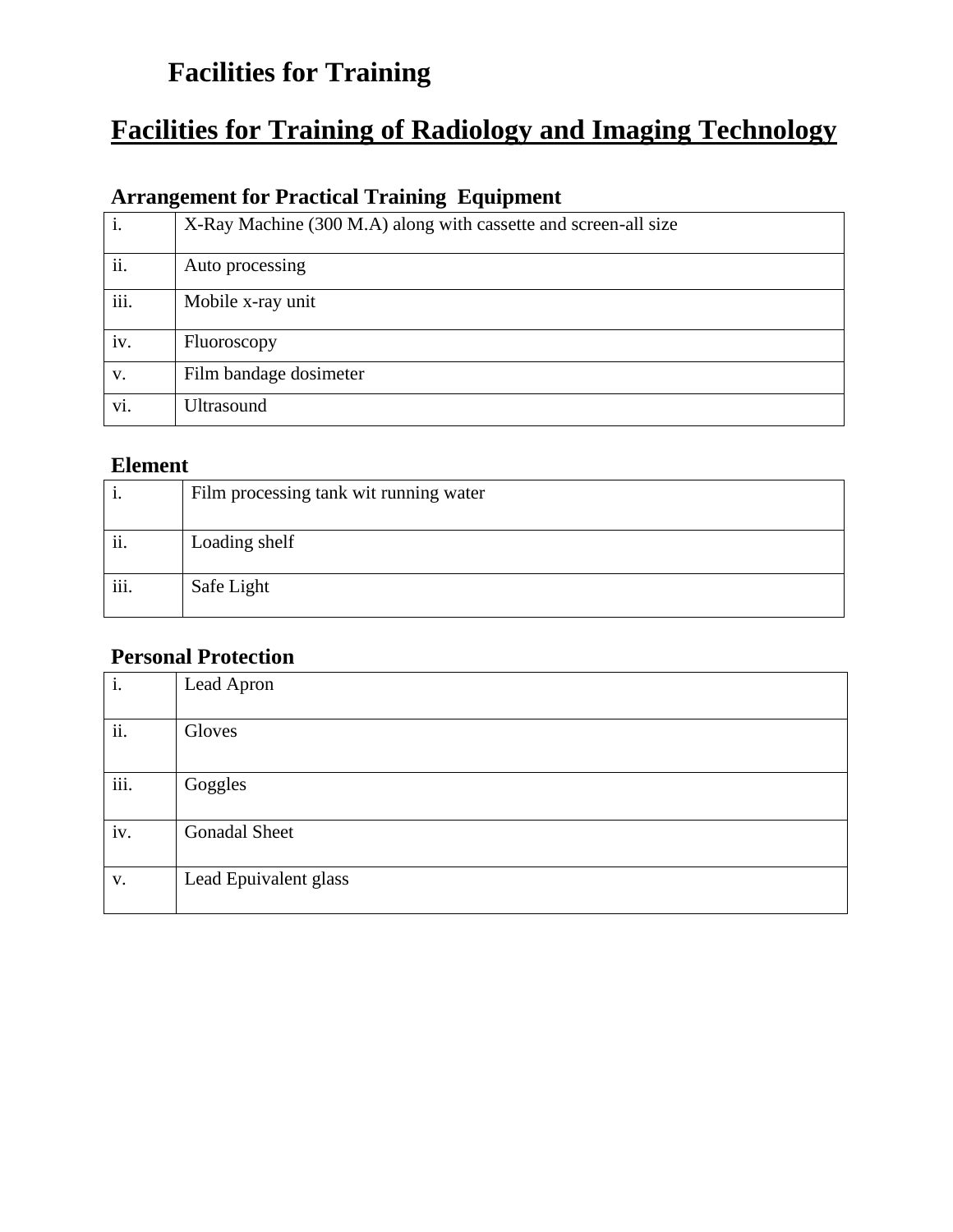# **of Ophthalmic Technology**

|        | Apparatus:              |  |
|--------|-------------------------|--|
| Sr.    | <b>Equipment</b>        |  |
| i.     | Slip Lamp               |  |
| ii.    | A.Scan                  |  |
| iii.   | <b>B.Scan</b>           |  |
| iv.    | <b>Refraction Setup</b> |  |
| V.     | Field analyzer          |  |
| vi.    | Auto refract meter      |  |
| vii.   | Ophthalmic scope        |  |
| viii.  | Retino Scope            |  |
| ix.    | Lens meter              |  |
| X.     | Snellens chart          |  |
| xi.    | Appliuatean ton meter   |  |
| xii.   | Yag Laser               |  |
| xiii.  | Shiotz Ton meter        |  |
| xiv.   | Prim bar                |  |
| XV.    | Cross cylinder          |  |
| xvi.   | Maddox wing             |  |
| xvii.  | Stethoscope             |  |
| xviii. | <b>B.P</b> apparatus    |  |

## **Eye Drops:**

| Sr.         | <b>Names</b> |
|-------------|--------------|
| i.          | Mydriacye    |
| ii.         | Cyclopean    |
| iii.        | Alcaine      |
| iv.         | Atropine     |
| $V_{\cdot}$ | Ethfrin      |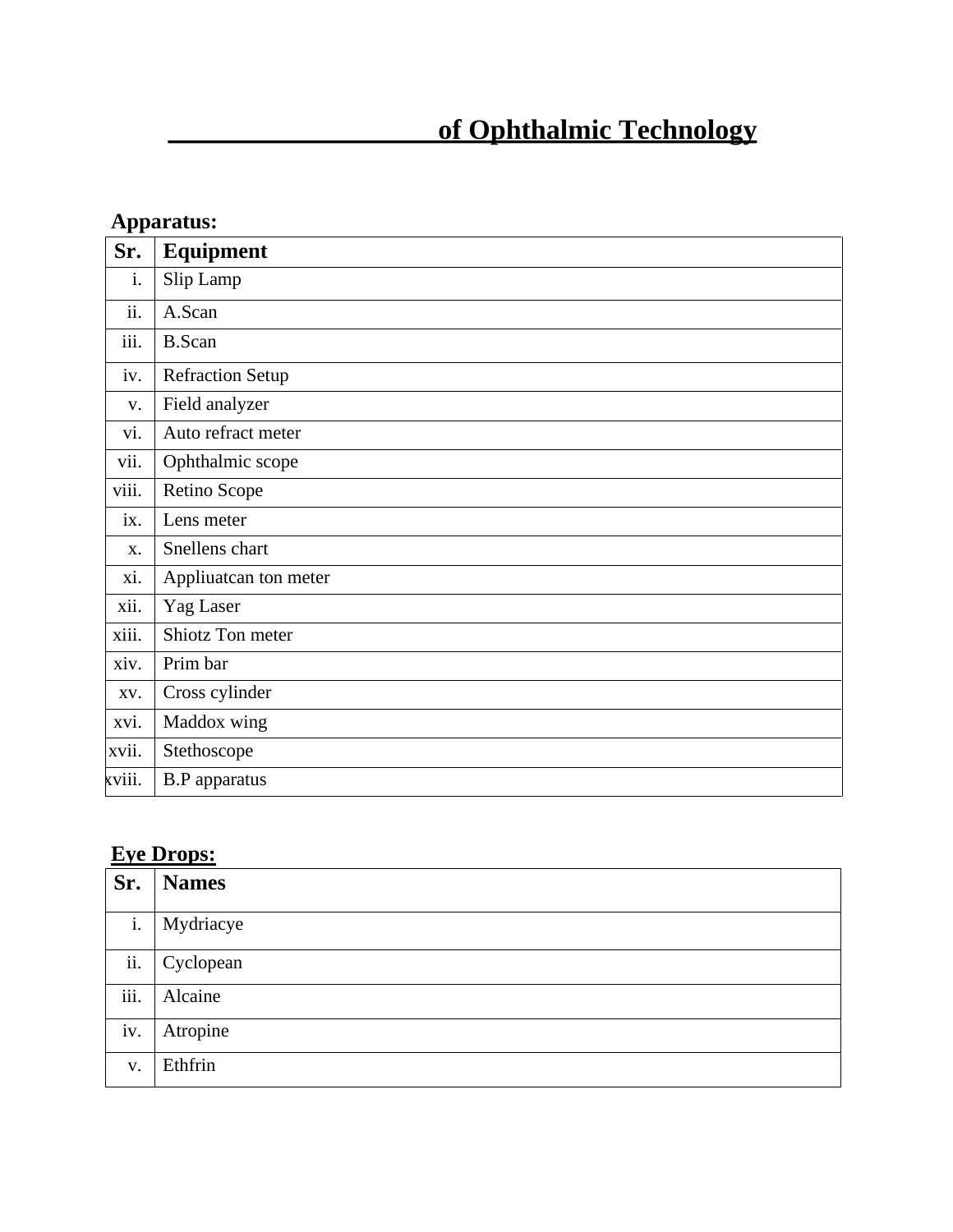# **Facilities for Training**

vi. Acrygel

# **Operation Theater Appliances:**

| Sr.   | <b>Names</b>            |
|-------|-------------------------|
| i.    | Phaco Machine           |
| ii.   | Op.Microscope           |
| iii.  | Chooper                 |
| iv.   | Eye speculam            |
| V.    | Cornial Holding forceps |
| vi.   | Sachure tins forceps    |
| vii.  | Daillar                 |
| viii. | Skalpal                 |
| ix.   | Irrigation aspiration   |
| X.    | Canula                  |
| xi.   | Trolley                 |

## **Ward Appliances:**

| Sr.  | <b>Names</b>         |
|------|----------------------|
|      |                      |
| i.   | Stethoscope          |
| ii.  | <b>B.P</b> apparatus |
| iii. | Surgical sutures     |
| iv.  | Gloves               |
| V.   | Torch                |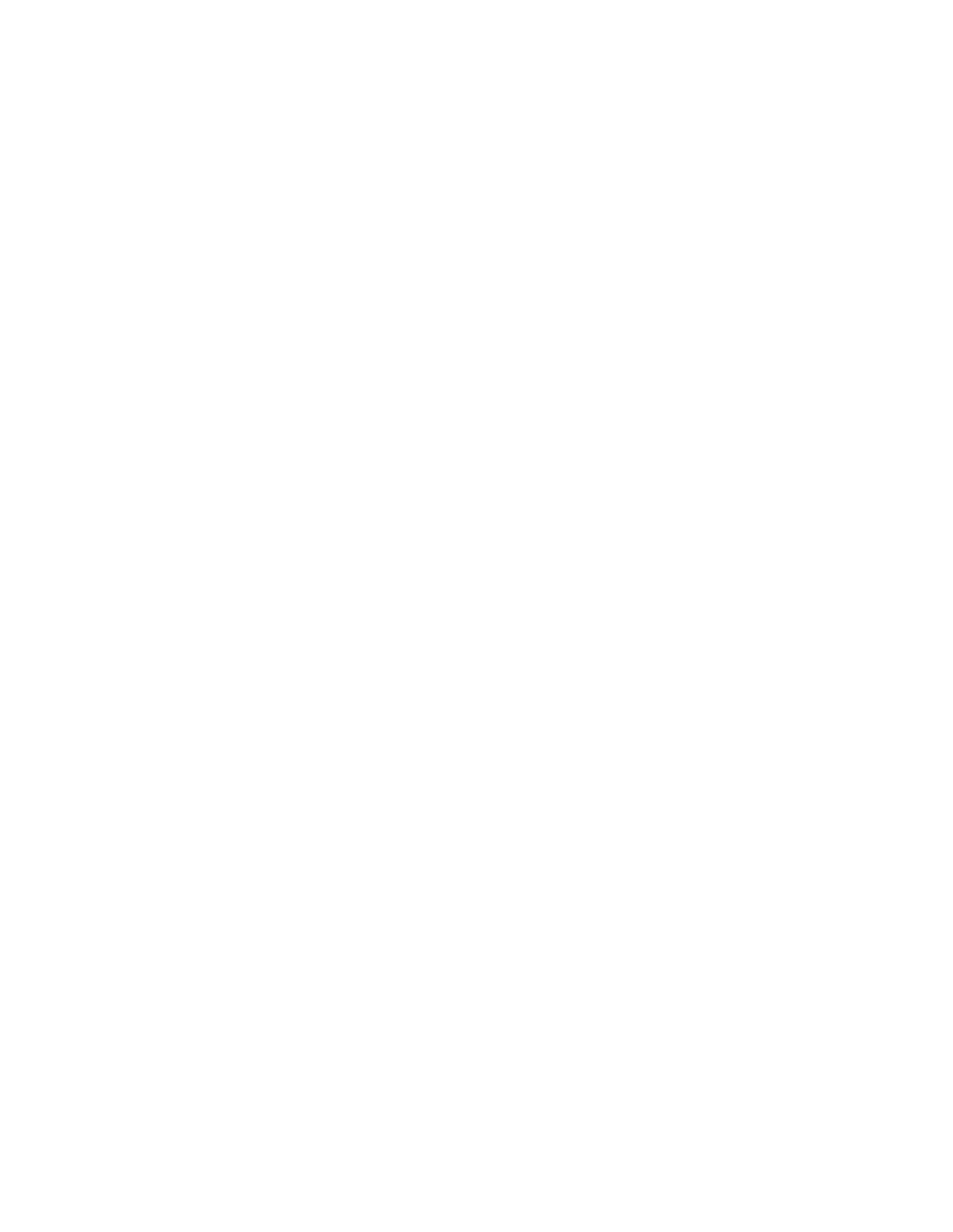# **Facilities for Training of Dental Technology**

## **ANTOMY:**

## **Equipment:**

| Sr.                                      | <b>Equipment</b>                  |
|------------------------------------------|-----------------------------------|
| $\mathbf{i}$ .                           | <b>Dissection Hall</b>            |
| ii.                                      | Mortuary room                     |
| iii.                                     | Cadavers                          |
| iv.                                      | <b>Cadavers Tables</b>            |
| V.                                       | Appropriate dissecting instrument |
| vi.                                      | Stool                             |
|                                          | <b>Histology Laboratory</b>       |
| i.                                       | Binocular microscope              |
| $\overline{\ddot{\mathbf{i}}\mathbf{i}}$ | Slide projecting                  |
| iii.                                     | Refrigerator                      |
| iv.                                      | Computer, Scanner, Printer        |
|                                          | <b>Anatomy Museum</b>             |
| i.                                       | <b>Torso</b>                      |
| ii.                                      | Upper limb                        |
| iii.                                     | Lower limb                        |
| iv.                                      | Head and Neck                     |
| V.                                       | <b>Brain</b>                      |
| vi.                                      | Special senses                    |
| vii.                                     | Loose bones                       |
| viii.                                    | Histology model                   |
| ix.                                      | <b>Anatomical Chart</b>           |
| X.                                       | Human Skull                       |
| xi.                                      | <b>Anatomy Aids</b>               |
| xii.                                     | <b>Teaching Aids</b>              |

## **Dental Material: Equipment:**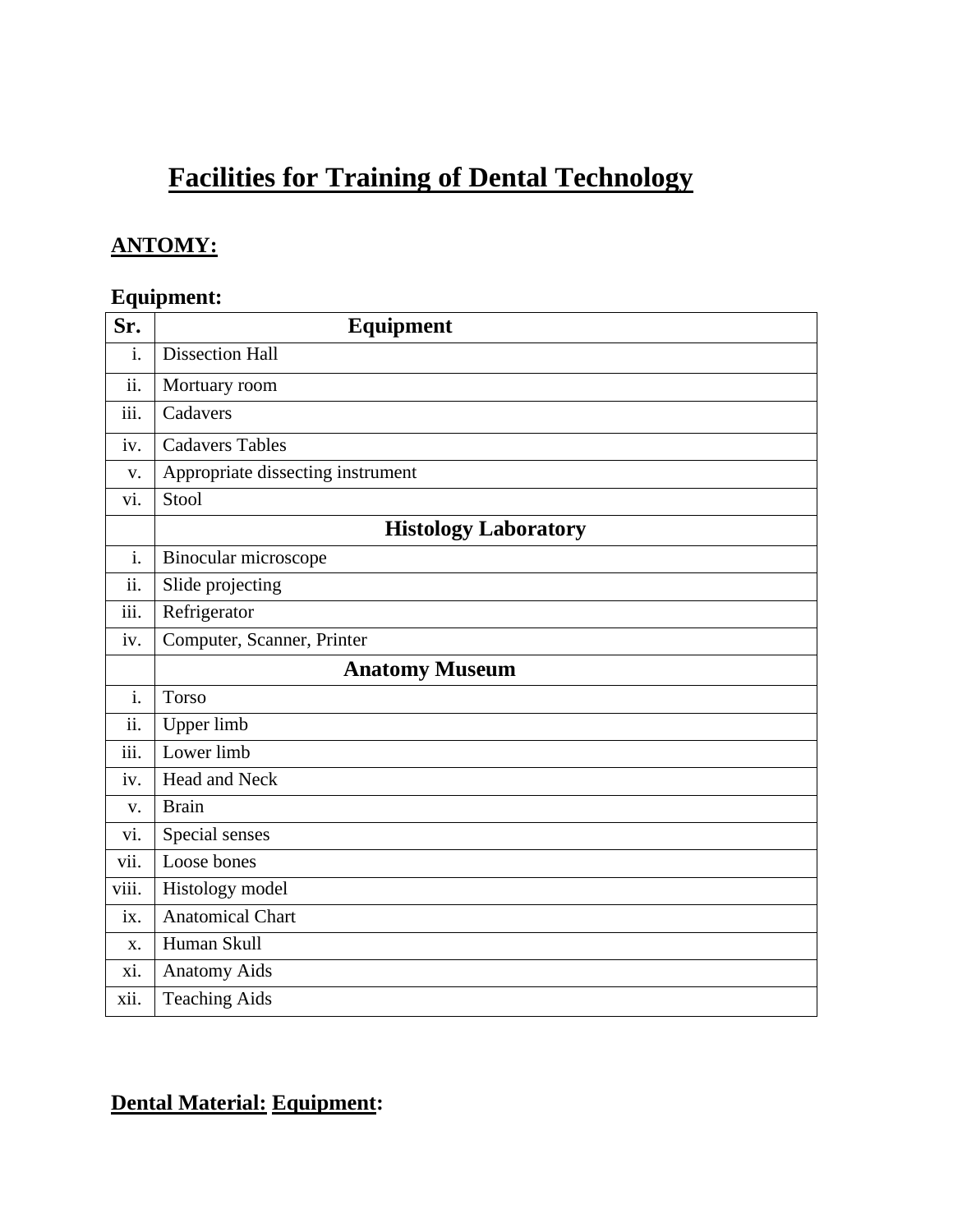| Sr.    | <b>Equipment</b>       |
|--------|------------------------|
| i.     | Articulator            |
| ii.    | <b>Plaster Bucket</b>  |
| iii.   | <b>Bunsen Burners</b>  |
| iv.    | <b>Base formers</b>    |
| V.     | <b>Cold Meals</b>      |
| vi.    | Cutter                 |
| vii.   | <b>Casting Machine</b> |
| viii.  | Dycal                  |
| ix.    | Dental Flask           |
| X.     | <b>Green Stick</b>     |
| xi.    | <b>Glass Slabs</b>     |
| xii.   | Cements all types      |
| xiii.  | Hard plaster           |
| xiv.   | Impression compound    |
| XV.    | Impression trays       |
| xvi.   | Modeling Wax           |
| xvii.  | Mercury (demo)         |
| xviii. | Petroleum jelly        |
| xix.   | Plaster knife          |
| XX.    | Plaster spatula        |
| xxi.   | Silicon                |
| xxii.  | Stellon                |
| xxiii. | Soft palster           |
| xxiv.  | Send Paper             |
| XXV.   | Stricky wax            |
| xxvi.  | Trimmer                |
| xvii.  | Acrylic teeth          |
| xviii. | S.S wire               |
| xxix.  | Wax Knife              |
| XXX.   | Wax carver             |
| xxxi.  | Zinc phosphate cement  |
| xxii.  | Tray for polishing     |
| xxiii. | Vibrator               |
| xxiv.  | Acrylic                |
| XXV.   | Rubber Bowl            |
| xxvi.  | Composite material     |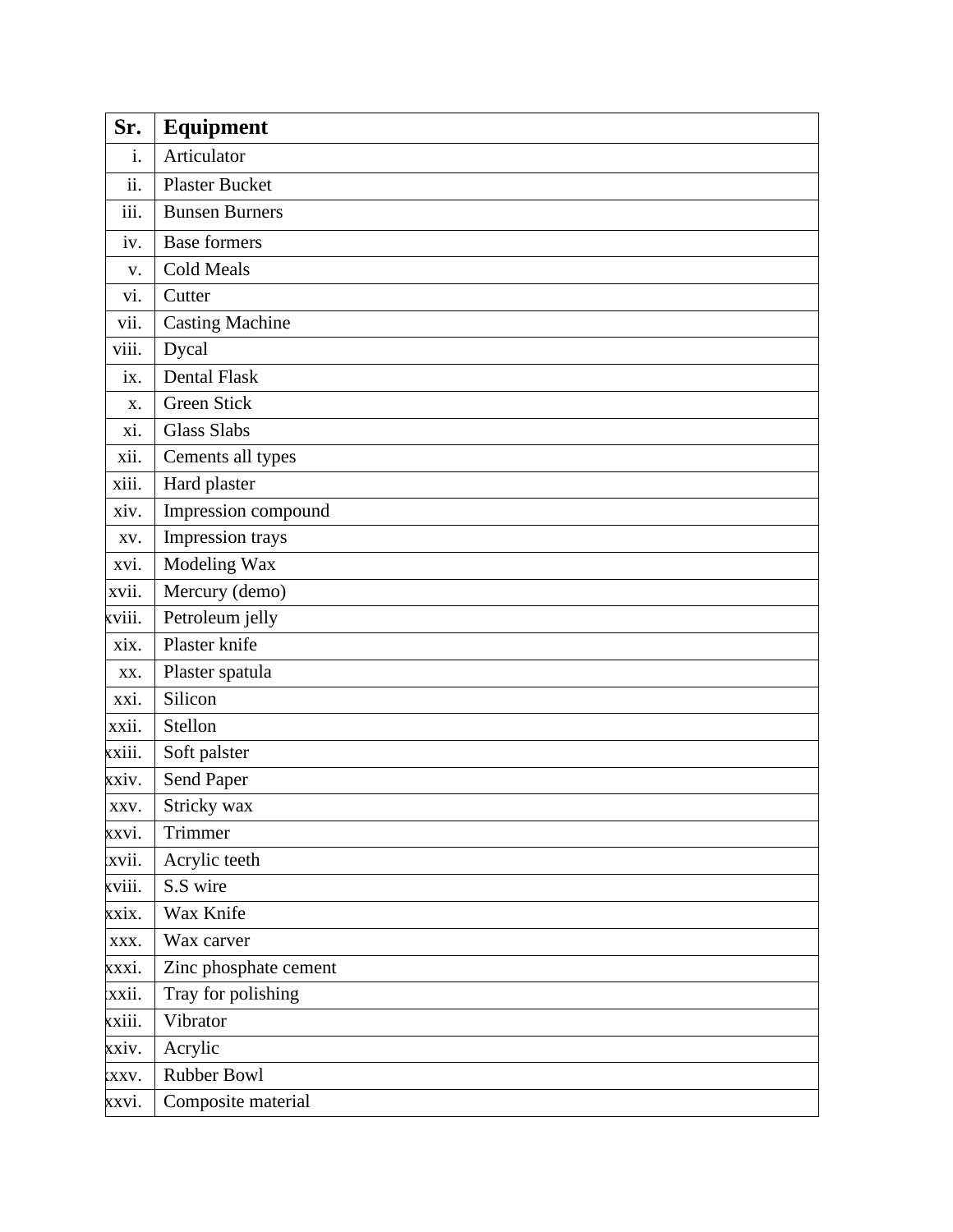| xvii. | Amalgam                        |
|-------|--------------------------------|
|       | kviii. GIC (Luting and filling |
| xxix. | Impression compound            |
| xl.   | Calcium hydroxide cement       |
| xli.  | Temporary crows                |

## **Prosthodontics:**

# **Equipment:**

| Sr.    | <b>Equipment</b>                                    |  |  |  |  |
|--------|-----------------------------------------------------|--|--|--|--|
| i.     | Alginate                                            |  |  |  |  |
| ii.    | Hard plaster                                        |  |  |  |  |
| iii.   | Soft plaster                                        |  |  |  |  |
| iv.    | <b>Suction Tips</b>                                 |  |  |  |  |
| V.     | <b>Green Stick</b>                                  |  |  |  |  |
| vi.    | <b>Impression Compound</b>                          |  |  |  |  |
| vii.   | Modeling Wax                                        |  |  |  |  |
| viii.  | <b>Articulating Paper</b>                           |  |  |  |  |
| ix.    | GIC luting agent                                    |  |  |  |  |
| X.     | Disposable syringes                                 |  |  |  |  |
| xi.    | Crown cutting diamond burn                          |  |  |  |  |
| xii.   | Straight fissure short                              |  |  |  |  |
| xiii.  | Needle tempered fissure                             |  |  |  |  |
| xiv.   | Wheel disc shape                                    |  |  |  |  |
| XV.    | Tempered fissure round end                          |  |  |  |  |
| xvi.   | Round burn                                          |  |  |  |  |
| xvii.  | Cavex imp. Paste                                    |  |  |  |  |
| xviii. | Articulators simple plane line                      |  |  |  |  |
| xix.   | Articulating semi adjustable outs                   |  |  |  |  |
| XX.    | Articulators fully adjustable                       |  |  |  |  |
| xxi.   | Rubber base impression material plus putty and wash |  |  |  |  |
| xxii.  | Self cure powder                                    |  |  |  |  |
| xxiii. | Heat cure Liquid                                    |  |  |  |  |
| xxiv.  | Polishing compound                                  |  |  |  |  |
| XXV.   | Pumice powder                                       |  |  |  |  |
| xxvi.  | Cold mould seal                                     |  |  |  |  |
| xvii.  | Wire 0.7mm, 0.8, half round                         |  |  |  |  |
| xviii. | Sand paper                                          |  |  |  |  |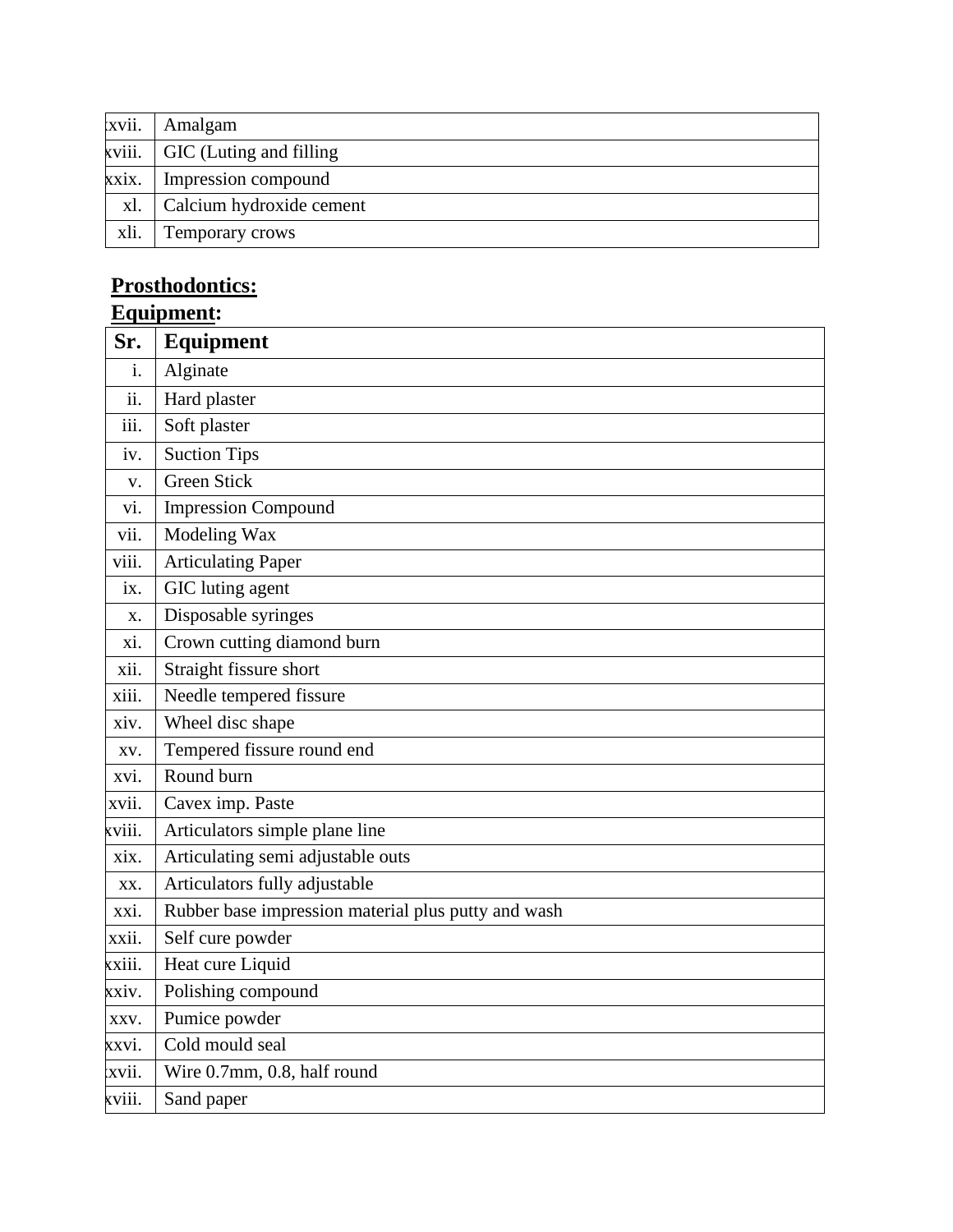| xxix.  | Stainless steel arcrylic trimmers assorted |  |  |  |
|--------|--------------------------------------------|--|--|--|
| XXX.   | Air turbine NSK                            |  |  |  |
| XXXI.  | Air motor NSK                              |  |  |  |
| xxii.  | Impression trays assorted                  |  |  |  |
| xxiii. | Self cure liquid                           |  |  |  |
| xxiv.  | Manau face bow                             |  |  |  |
| XXV.   | Dental lathe                               |  |  |  |
| xxvi.  | Dental lathes stones assorted              |  |  |  |
| xvii.  | Dental unit                                |  |  |  |
| xviii. | Dental stool                               |  |  |  |

# **Ceramic Lab:**

## **Equipment:**

| Sr.    | Equipment                                   |
|--------|---------------------------------------------|
| i.     | Porcelain furnce                            |
| ii.    | Compressors                                 |
| iii.   | <b>Stand Blaster</b>                        |
| iv.    | Duplicating machine with duplicating flacks |
| V.     | Vacuum mixture                              |
| vi.    | Micro-motors                                |
| vii.   | Casting rings                               |
| viii.  | Casting furnace                             |
| ix.    | Casting machine                             |
| X.     | Wax pot                                     |
| xi.    | Casting wax                                 |
| xii.   | Metal grinding and polishing stones         |
| xiii.  | Porcelain stone                             |
| xiv.   | Oxyacetylene                                |
| XV.    | Vibrator                                    |
| xvi.   | Metals (Cr-Co;Ni-Cr alloys, zirconia etc)   |
| xvii.  | Porcelain                                   |
| xviii. | Perusale former                             |
| xix.   | Articulator (All types)                     |
| XX.    | Venner caliper                              |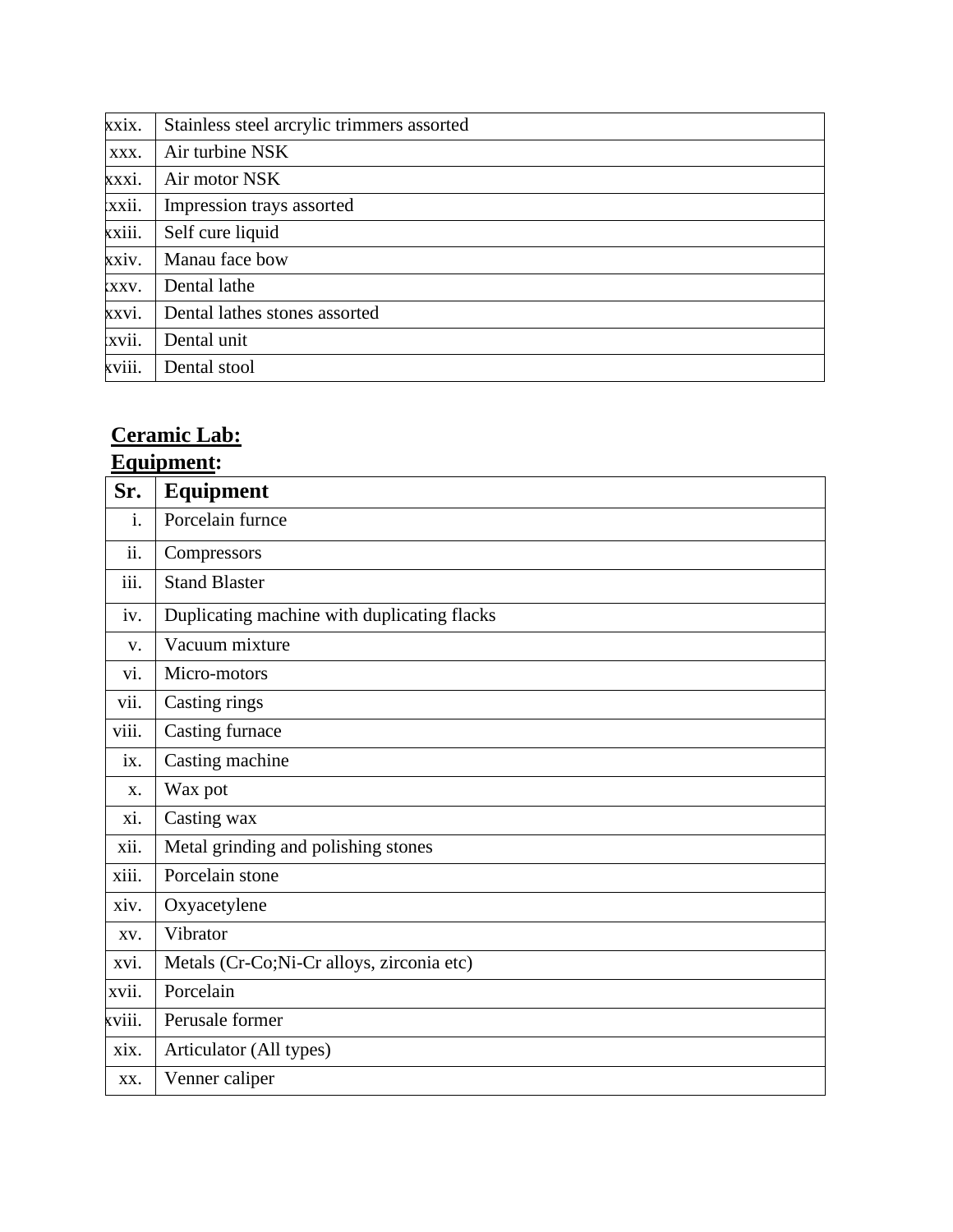| xxi.   | Die sow                               |
|--------|---------------------------------------|
| xxii.  | Solder                                |
| xxiii. | <b>Bunsen</b> burner                  |
| xxiv.  | Duplicating flaks and duplicating get |
| XXV.   | Soft Wax                              |
| xxvi.  | Porcelain brushes                     |
| xvii.  | Fishing and polishing stones          |
| xviii. | Investment machine                    |
| xxix.  | Miling machine                        |
| XXX.   | Electro plating material              |
| xxxi.  | Crown and bridge remover              |

# **Orthodontics:**

# **Equipment:**

| Sr.   | Equipment               |
|-------|-------------------------|
| i.    | <b>Band</b> pusher      |
| ii.   | <b>Band remover</b>     |
| iii.  | <b>Band</b> seater      |
| iv.   | Base former upper lower |
| V.    | Box instrument          |
| vi.   | <b>Bracket</b> holder   |
| vii.  | Bracket remover         |
| viii. | Check retractor         |
| ix.   | Distal end cutter       |
| X.    | HI speed hand piece     |
| xi.   | Impression tray         |
| xii.  | Matthews forceps        |
| xiii. | Plaster bowl            |
| xiv.  | Plaster instrument      |
| XV.   | Probe                   |
| xvi.  | Scissor                 |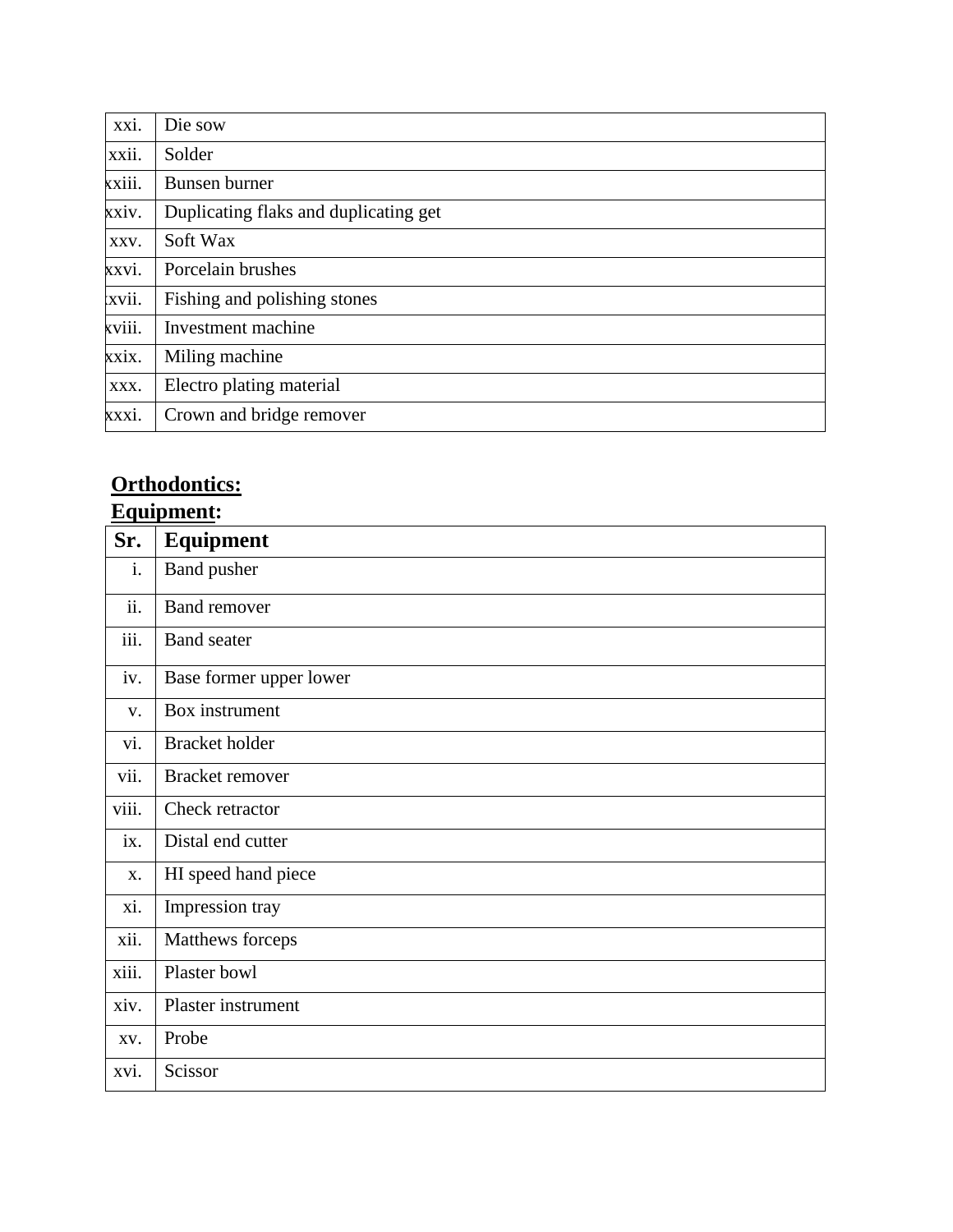| xvii.  | Dental unit         |
|--------|---------------------|
| xviii. | Dental stool        |
| xix.   | Dry heat sterilizer |
| XX.    | Illuminator         |
| xxi.   | Clipboard           |
| xxii.  | Autoclave           |
| xxiii. | Model trimmer       |
| xxiv.  | Reflector           |
| XXV.   | Tweezers            |
| xxvi.  | Instrument trays    |

**Guidelines for Applying**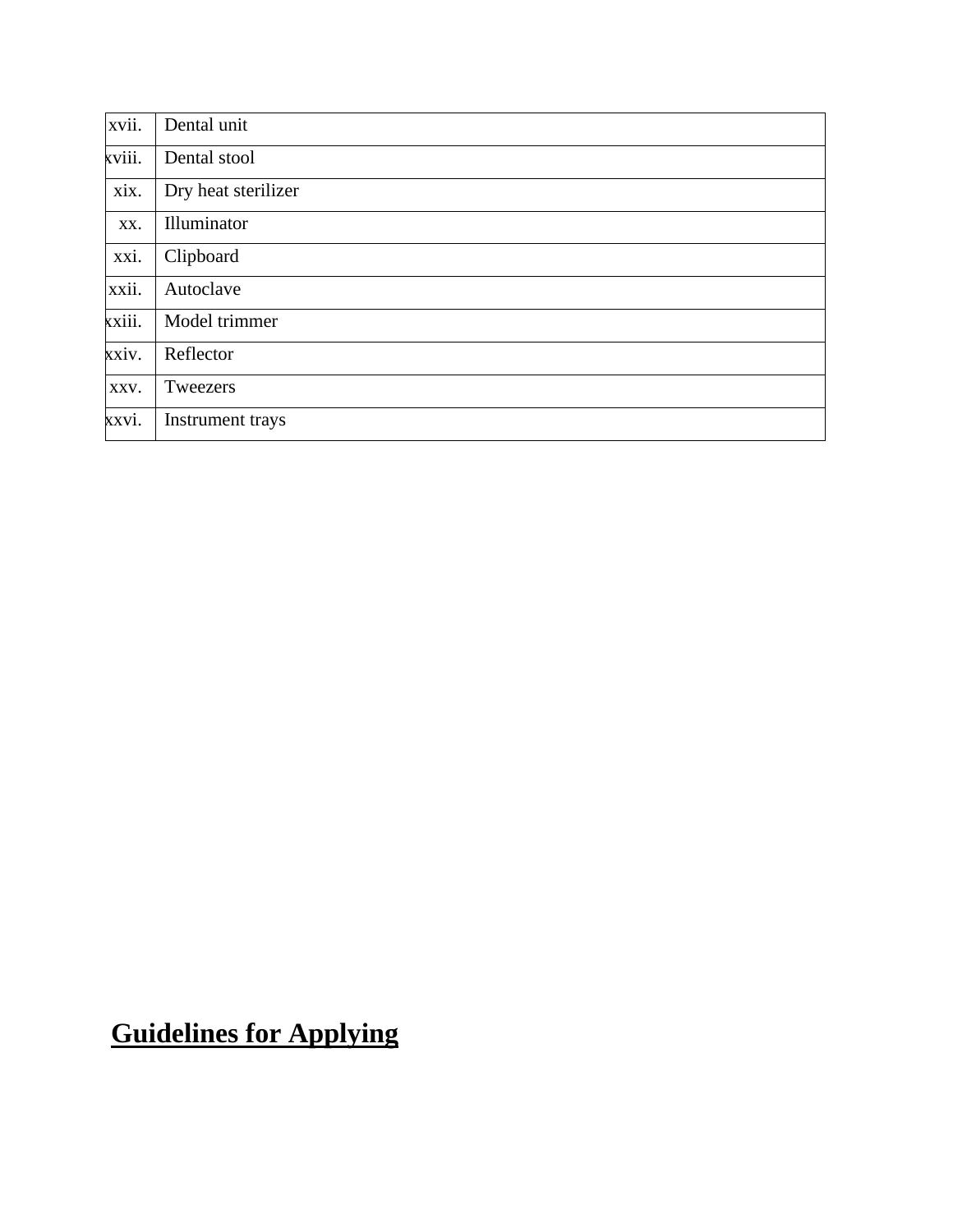Candidates interested in applying for admissions in paramedical courses at Abdul Waheed Institute of Allied Health Sciences must apply after reading the following instructions:

- **1. Candidates are required to submit applications on prescribed Application form that can be purchased from Avicenna book shop.**
- **2. Please read carefully the instructions given here before filling the Application form. In case you have any doubts, consult a knowledgeable elder.**
- **3. Do not alter, tear or separate any page or part of the Application Form, even if it is not relevant to you.**
- **4. The form must be filled by the candidate in his/her own handwriting in BLOCK letters using BLUE ink only.**
- **5. Fill in all the fields. Write N.A. (Not Applicable) where information Sought is not relevant to you.**
- **6. Cutting/erasing/overwriting is not allowed. Application Forms with cutting/erasing/overwriting on them are liable to be rejected.**
- **7. The candidates are required to declare their choices for paramedical course in the space provided for that purpose on the Application Form. Candidates are strongly advised to think carefully before declaring their preferences. Preference once given shall be final and cannot be changed once the form has been submitted. They must write down full names of the course, as per their choice. Do not use abbreviations. You shall be considered only for those courses for which you will show your preference.**
- **8. The applicants can give their choices for the following 8 courses (in alphabetical order):**

#### **9. LIST OF THE COURESES**

- **Operation Theater Technician**
- **Dispenser Technician**
- **Medical Lab Technician**
- **Radiology and Imaging Technician**
- **Dialysis Technician**
- **Ophthalmic Technician**
- **Dental Technician**
- **Physiotherapy Technician**
- **10. Candidates are required to submit single Application Form for all courses. A candidate cannot submit more than one Application Form.**
- **11. Incomplete or unsigned Application Form will be rejected.**
- **12. Candidates shall submit their Application Forms by hand. Application Forms received by post shall not be entertained.**
- **13. The candidates shall submit duty filled Application Form, according to the notified schedule, at the Abdul Waheed Institute of Allied Health Sciences along with Rs.**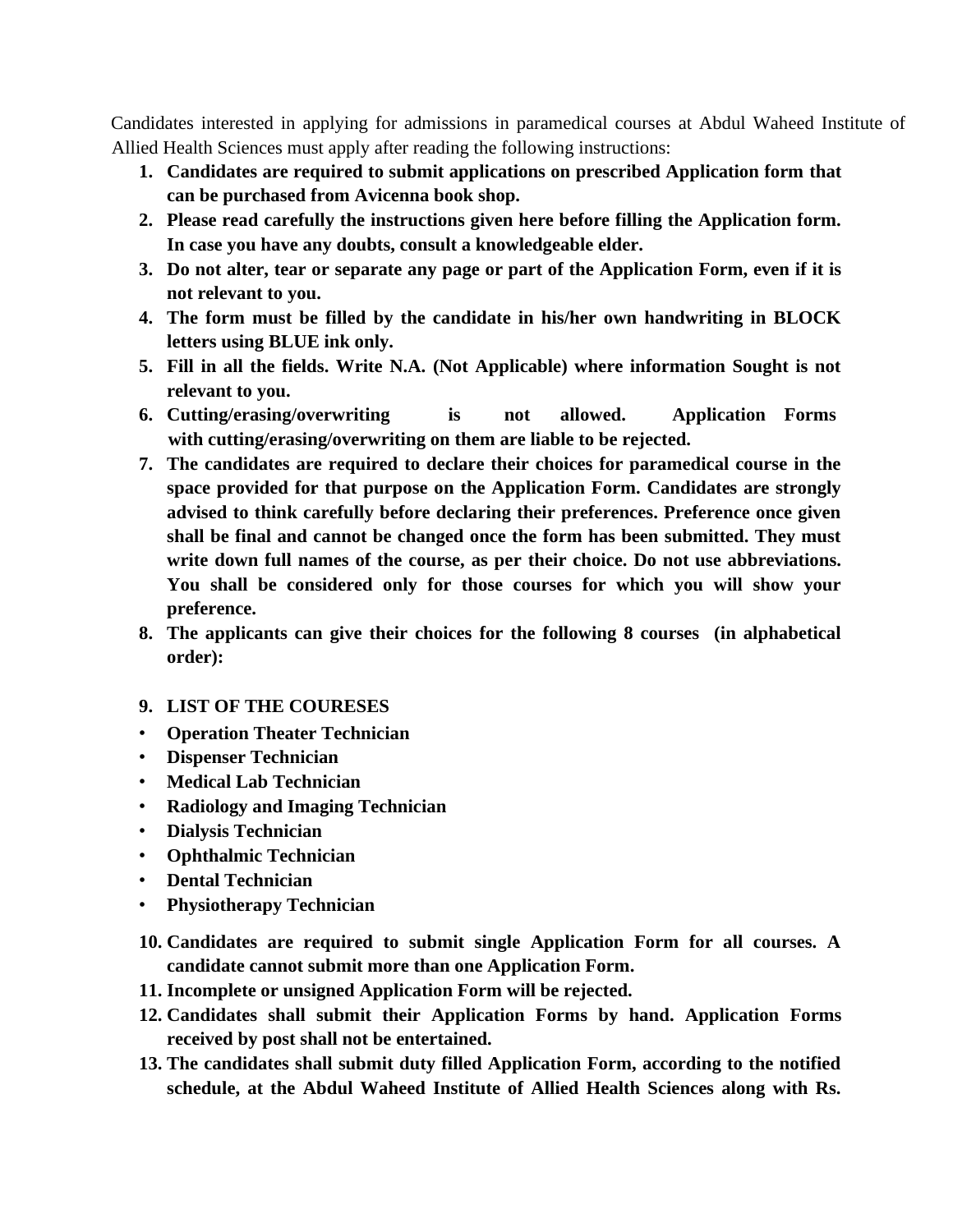#### **1000/- processing fee(in cash) for PMF registration and attested copies of the following documents/certificates:**

- Five verified copies of Matriculation (SSC) result card/ certificate.
- Five verified copies of HSSC/FSc Premedical result card/certificate.
- Five attested of the domicile of the candidate.
- Two recent colour photograph of the candidate (4.5cm high \* 3.5cm wide). One to be attested on the front and other on the back.
- Five copies of CNIC/B.form issued by relevant authority.

#### **14. The documents attached with the Application Form must be attested by Government Officer in BS 17 or above.**

#### **15. Keep a photocopy of the filled Application Form for future reference.**

#### **16. Applicants must ensure that:**

- The photocopies of attached certificates and documents are taken on A4 size paper only.
- The print is clear and legible.
- Both sides are photocopied and attested if the original document is printed on both sides.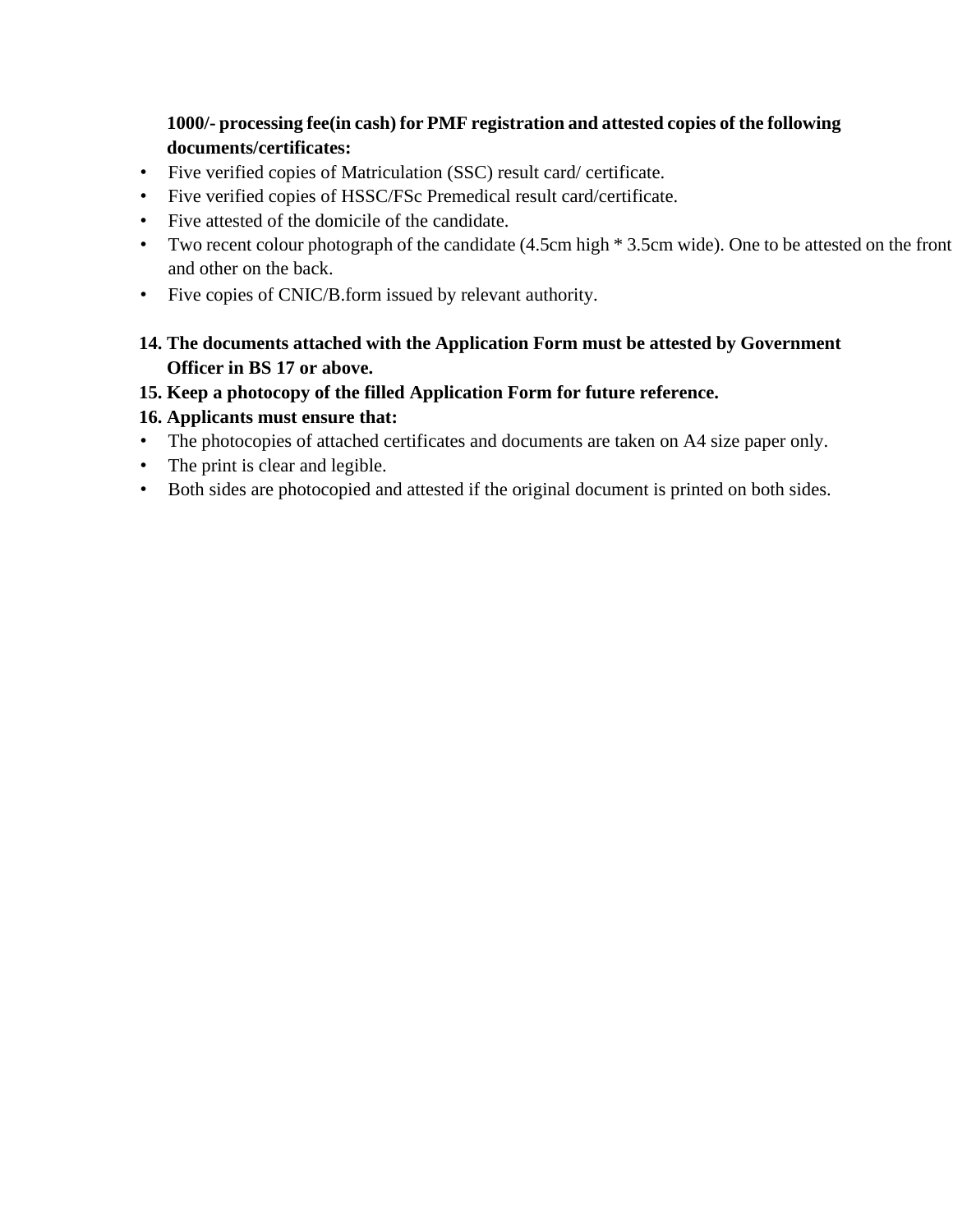

# **APPLICATION FORM FOR PARAMEDICAL COURSES** INFORMATION FOR PARAMEDICAL COURSES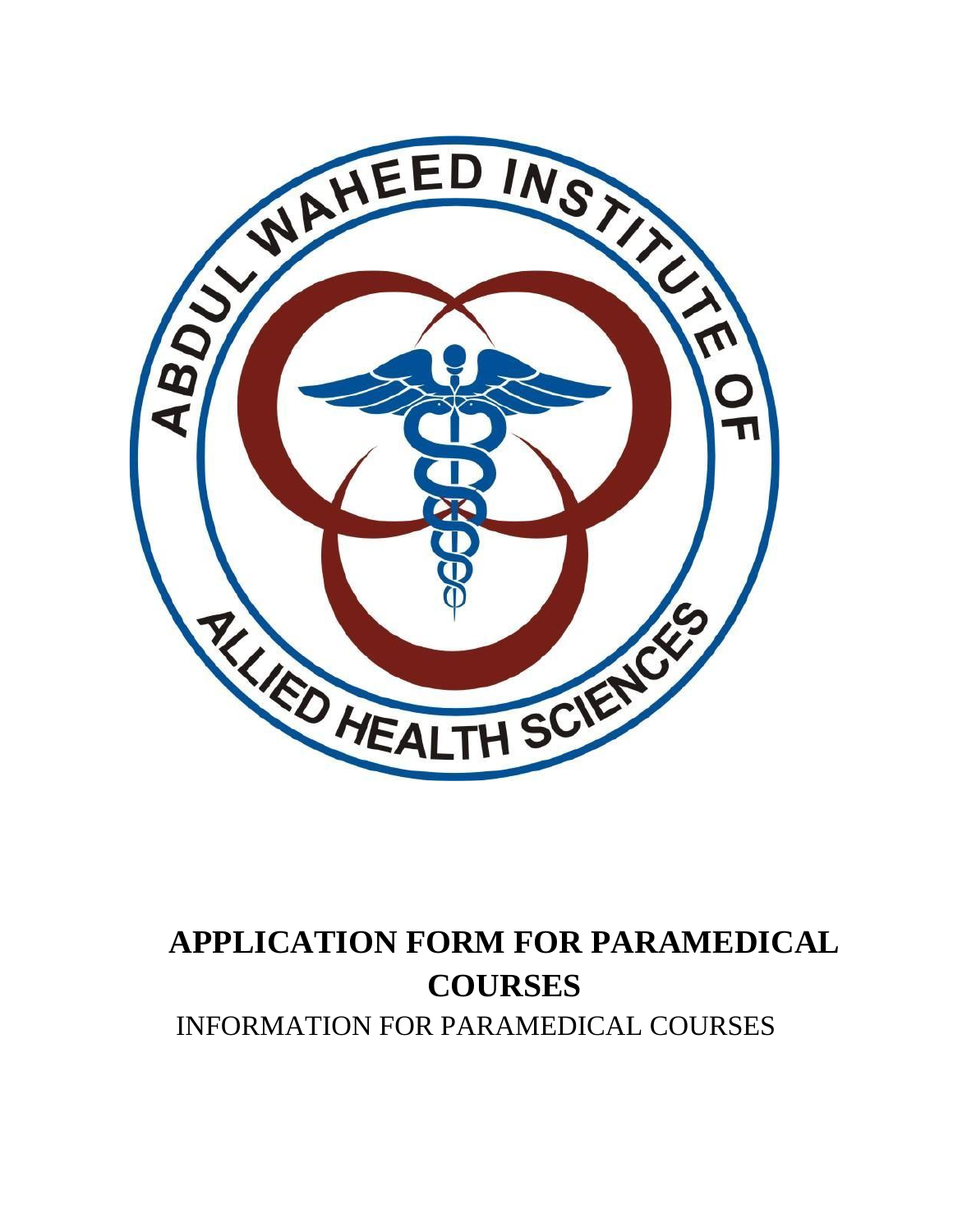**Affiliation**: Punjab Medical Faculty

#### **ADMISSION ELIGIBILITY CRITERIA**:

Both of the following categories are eligible to apply:

F.Sc (Pre-medical) with minimum aggregated of 45% marks.

OR

In case of Non F.Sc: Matric (Science) with minimum aggregated of 45% marks and 45% marks each in physic, Chemistry, and Biology.

**Age Limit**: Maximum 35 years.

## **Note: Final selection will be done based on interview performance and merit.**

| <b>Courses:</b>                            |                                       |
|--------------------------------------------|---------------------------------------|
| 1) DISPENSER                               | 01 YEARS                              |
| <b>MEDICAL LAB TECHNOLOGY</b>              | 02 YEARS                              |
| 3) RADIOLOGY TECHNOLOGY                    | 02 YEARS                              |
| <b>OPERATION THEATHER TECHNOLOGY</b><br>41 | 02 YEARS                              |
| <b>DENTAL TECHNICIAN</b>                   | 02 YEARS                              |
| PHYSIOTHERAPY TECHNOLOGY                   | 02 YEARS                              |
| <b>DIALYSIS TECHNOLOGY</b>                 | 02 YEARS                              |
| <b>OPTHALAMIC TECHNOLOGY</b><br>8)         | 02 YEARS Fee Structure of Paramedical |
| $\mathbf{u}$ iirga $\cdot$                 |                                       |

| <b>Tuition Fee</b>                                       | (Free of Cost)            |
|----------------------------------------------------------|---------------------------|
| <b>Student Registration Fee (Punjab Medical Faculty)</b> | $Rs.1000/-$ one time only |
| Examination Fee (To be paid by the student annually)     | $Rs.2600/-$ annually      |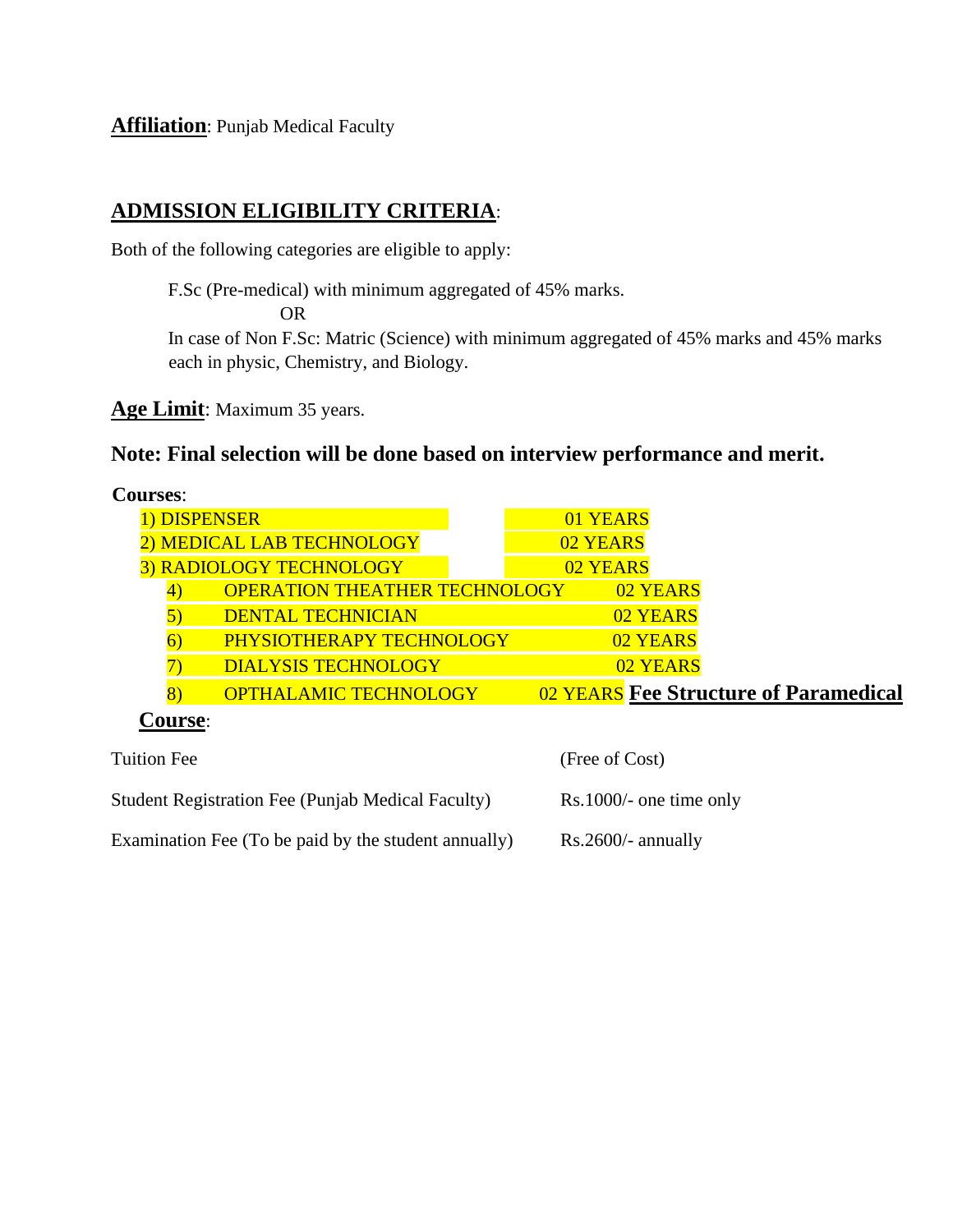## APPLICATION FORM FOR PARAMEDICAL COURSES

| Form No.                                                     |                                                                                   |                        |            |  |  |  |                       |  |
|--------------------------------------------------------------|-----------------------------------------------------------------------------------|------------------------|------------|--|--|--|-----------------------|--|
| Gender: Male/Female                                          |                                                                                   |                        |            |  |  |  |                       |  |
| Father's Name                                                |                                                                                   |                        |            |  |  |  | Paste a passport size |  |
|                                                              |                                                                                   |                        |            |  |  |  | picture here.         |  |
| Nationality (According to Passport) ________                 |                                                                                   |                        |            |  |  |  |                       |  |
|                                                              |                                                                                   |                        |            |  |  |  |                       |  |
| CNIC NO. /B. Form:                                           |                                                                                   |                        |            |  |  |  |                       |  |
|                                                              |                                                                                   |                        |            |  |  |  |                       |  |
|                                                              | ,我们也不能在这里的时候,我们也不能在这里的时候,我们也不能会在这里的时候,我们也不能会在这里的时候,我们也不能会在这里的时候,我们也不能会在这里的时候,我们也不 |                        |            |  |  |  |                       |  |
| Father's/Guardian's Name:                                    |                                                                                   |                        | Occupation |  |  |  |                       |  |
| Office phone no: Residence: Cell: Cell:                      |                                                                                   |                        |            |  |  |  |                       |  |
|                                                              |                                                                                   |                        |            |  |  |  |                       |  |
| Contact in case of Emergency?                                |                                                                                   |                        |            |  |  |  |                       |  |
|                                                              |                                                                                   | Relation to Applicant: |            |  |  |  |                       |  |
|                                                              |                                                                                   |                        |            |  |  |  | <b>Blood</b>          |  |
|                                                              |                                                                                   |                        |            |  |  |  |                       |  |
| Any known drug/food allergy $Yes/No$ If $Yes$ then mentions. |                                                                                   |                        |            |  |  |  |                       |  |

11.Academic Record: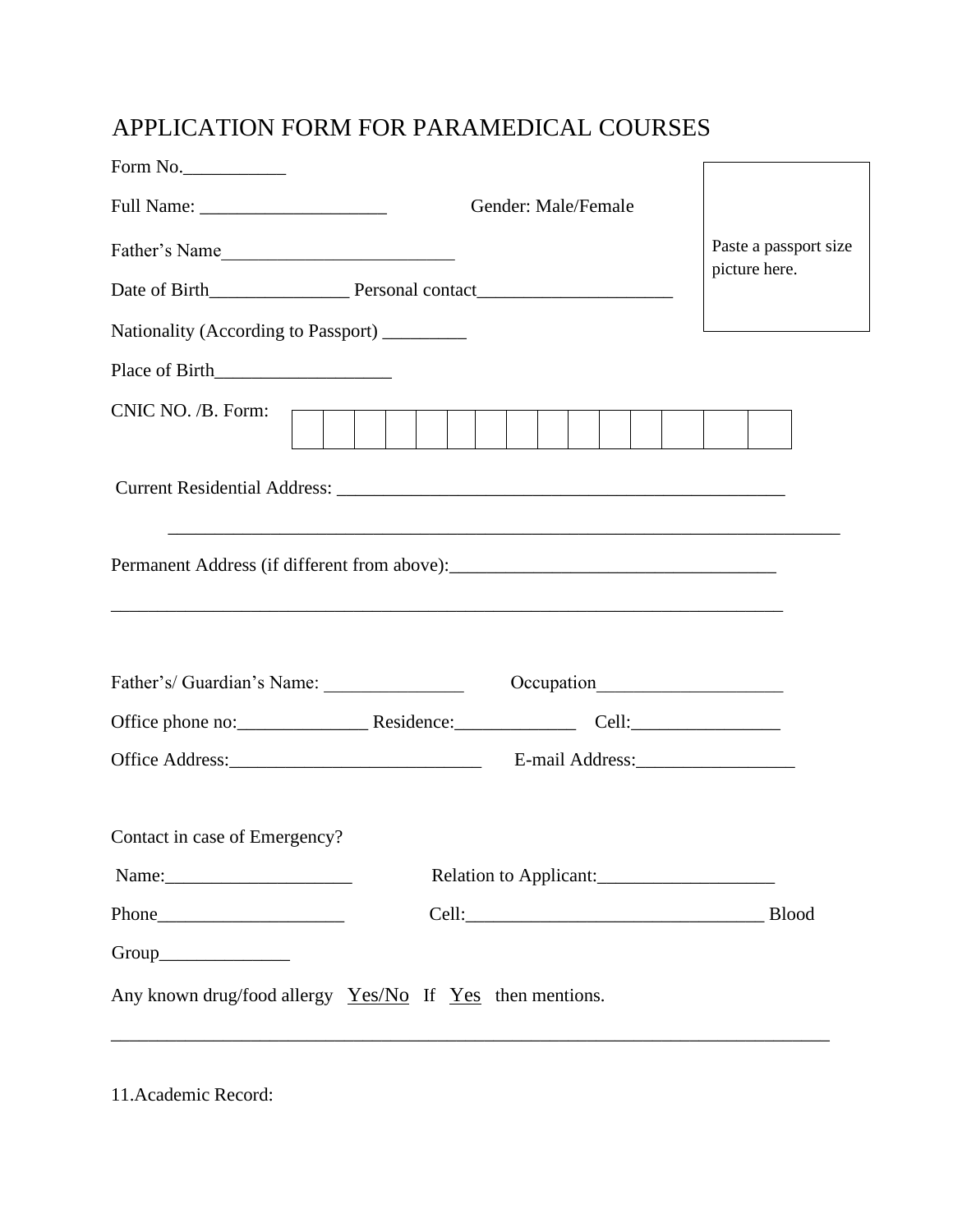| Examination                    | Year | <b>Marks</b> | <b>Institution Name</b> |
|--------------------------------|------|--------------|-------------------------|
| Matriculation(science)         |      |              |                         |
| F.sc.<br>(Premedical optional) |      |              |                         |

Marks in: Physics: Chemistry: Biology Biology Biology Biology Reserves and Allen Biology Reserves and Allen Biology Reserves and Allen Biology Reserves and Allen Biology Reserves and Allen Biology Reserves and Allen Biolog

- 12. Category: Tick any one
	-
	- 2) Radiology & Imaging Technology 6) Operation Theatre Technology
		- - 8) Ophthalmic Technology
	- 1) Dispenser 5) Medical Laboratory Technology
		-
	- 3) Dental Technology 7) Physiotherapy Technology 4) Dialysis Technology

#### **INSTRUCTIONS:**

Name of the candidate must as per CNIC and Matriculation Certificate.

Please attach attested photocopies of the following:

CNIC/Form-B (candidate & parents five copes each)

Domicile

All academic documents (copy of Matric/F.Sc)

Please attach 2 recent colored sky blue background photographs.

Affidavit on a Rs.50/ stamp paper as prescribed.

In case of any fake documentation the institute has power to cancel the admission at any time.

#### DECLARATION

I Mr. /Miss/ Mrs.\_\_\_\_\_\_\_\_\_\_\_\_\_\_\_\_\_\_\_\_\_\_\_\_\_ son/Daughter of\_\_\_\_\_\_\_\_\_\_\_\_\_\_\_\_\_\_\_\_\_\_

An applicant for admission to Abdul Waheed institute of allied Health Sciences, Solemnly affirm and declare that the above information provided by me is correct.

Applicant's Sign\_\_\_\_\_\_\_\_\_\_\_\_\_\_\_\_\_

Parent's/Guardian Sign

Date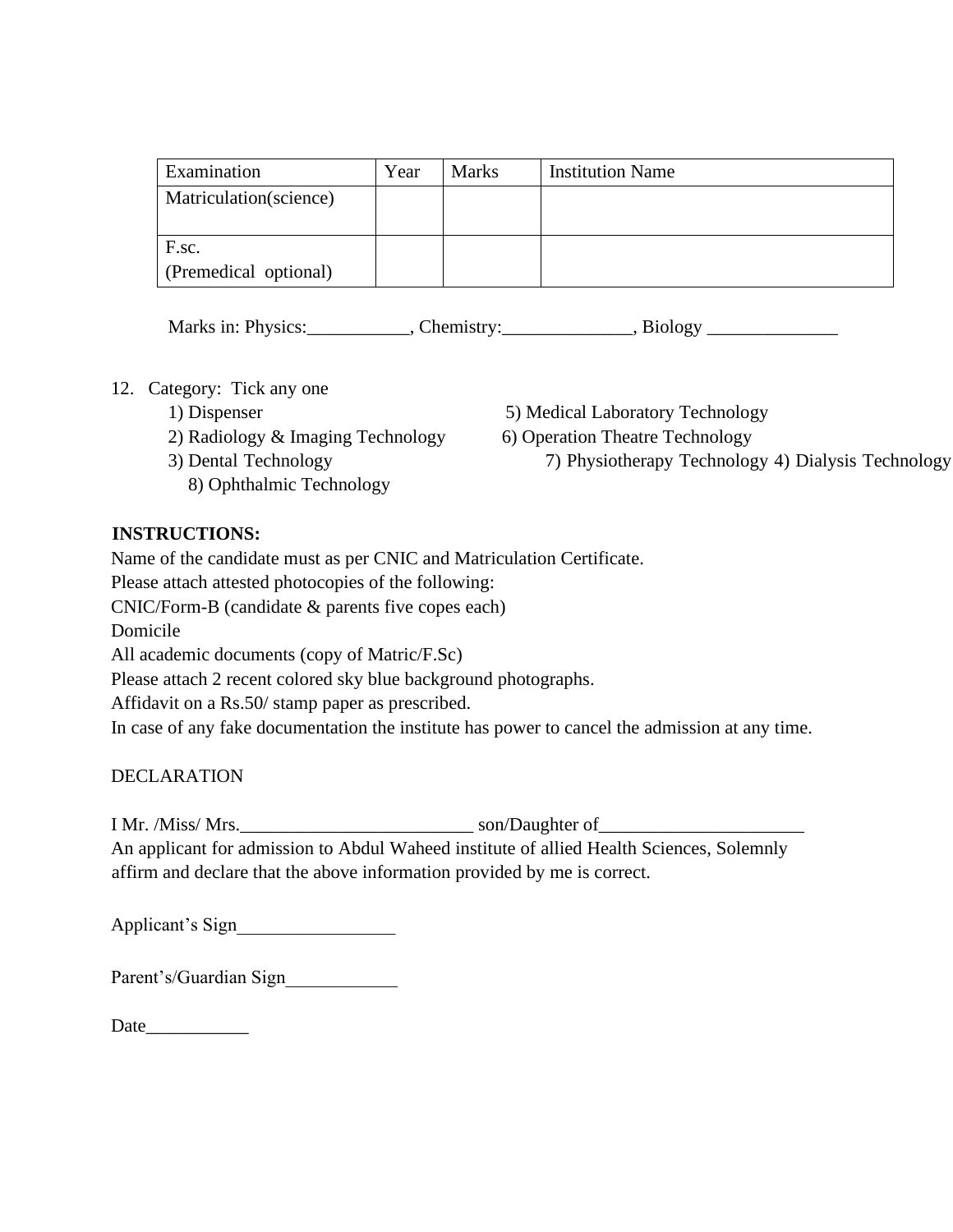#### **Agreement**

This agreement made this day between (her after in call student) S/O, D/O and Abdul Waheed Institute of Allied Health Sciences phase IX DHA Bedian Road Lahore represented by ABDUL WAHEED trust. This agreement is made as under:

**A:-** This student seeks admission and institute is offering admission for the paramedical courses for session\_\_\_\_\_\_\_\_\_\_\_\_\_\_\_

**B:-** The student conform that all document marks sheet provided are genuine and that nothing has been tempered, altered, or changed. All the information given in the application is correct in all respect.

**C:-** The student will be admitted after passing ENTERY TEST, INTERVIEW, and medical fitness including all investigation and condition.

If a student leave within 15 first days of no charges will be liable. If students leave the college within 3 months of probation he/she will have to pay accommodation charges, stipend and registration fee, hostel and library security at the average of Rs.5000/- per month If a student want to leave after 3 month then he/she will have to pay all fee at the rate as 5000/- per month plus miscellaneous charges (accommodation, stipend, registration fee, hostel and library security at the average of Rs. 7000/- per month) plus penalty of Rs. 25000/-

**D:**- On completion of Paramedical course and one year house job the student are bound to serve this institute for 1 more year as job (Total 4 Years) is mandatory.

Compensation as follow:

Leave after house job Rs.50,000/- Leave after Final Exam Rs.100,000/-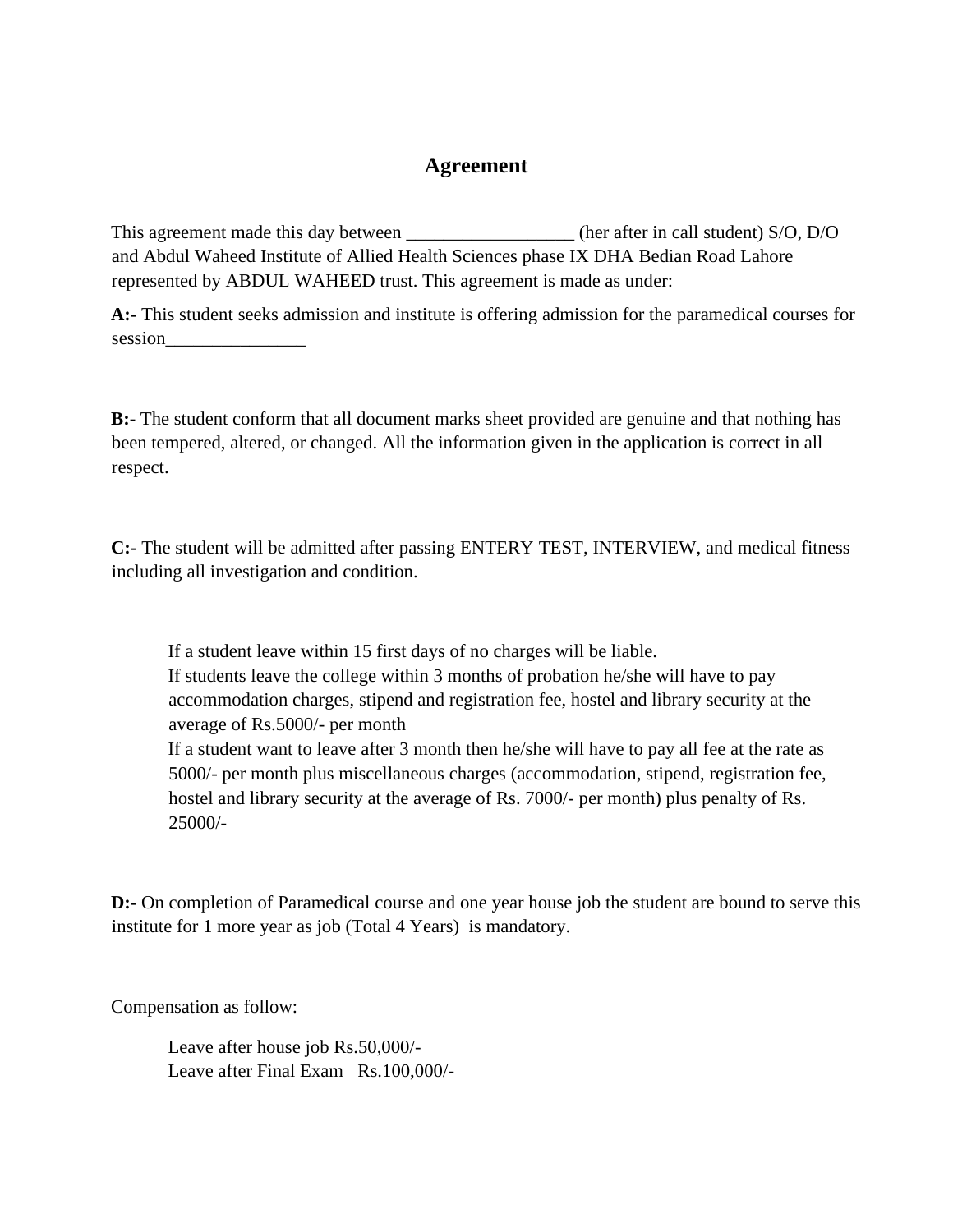**E:-** The student agree to abide by the decision of institute in term of examination, tests, pre tests, tutorial extra classes, evening classes and preparatory classes and the like. The institute has the sole right to cancel weekend and institute schedule of leaves ect, shall be final and adhere to be student. There is no concept of preparatory leaves

**F:-**The student understand that he/she will abide by the general social behavior as enforced by the institute. The institute reserves the right to enforced correct social behavior and shall intervene as and when a policy being violated, in such an event the measure taken by the institute shall be respected and would not challenged.

**G:-**The institute discourage the use of mobile and jammers and jammers installed. The institute has right to confiscate any mobile used premises and it could even destroyed if such usage is repeated.

The student and institute agreement is based on faith and the essence that the student us desirous of seeking good education and institute has evolved certain rules and regulation which are expected to follow religiously

#### **Uniform:**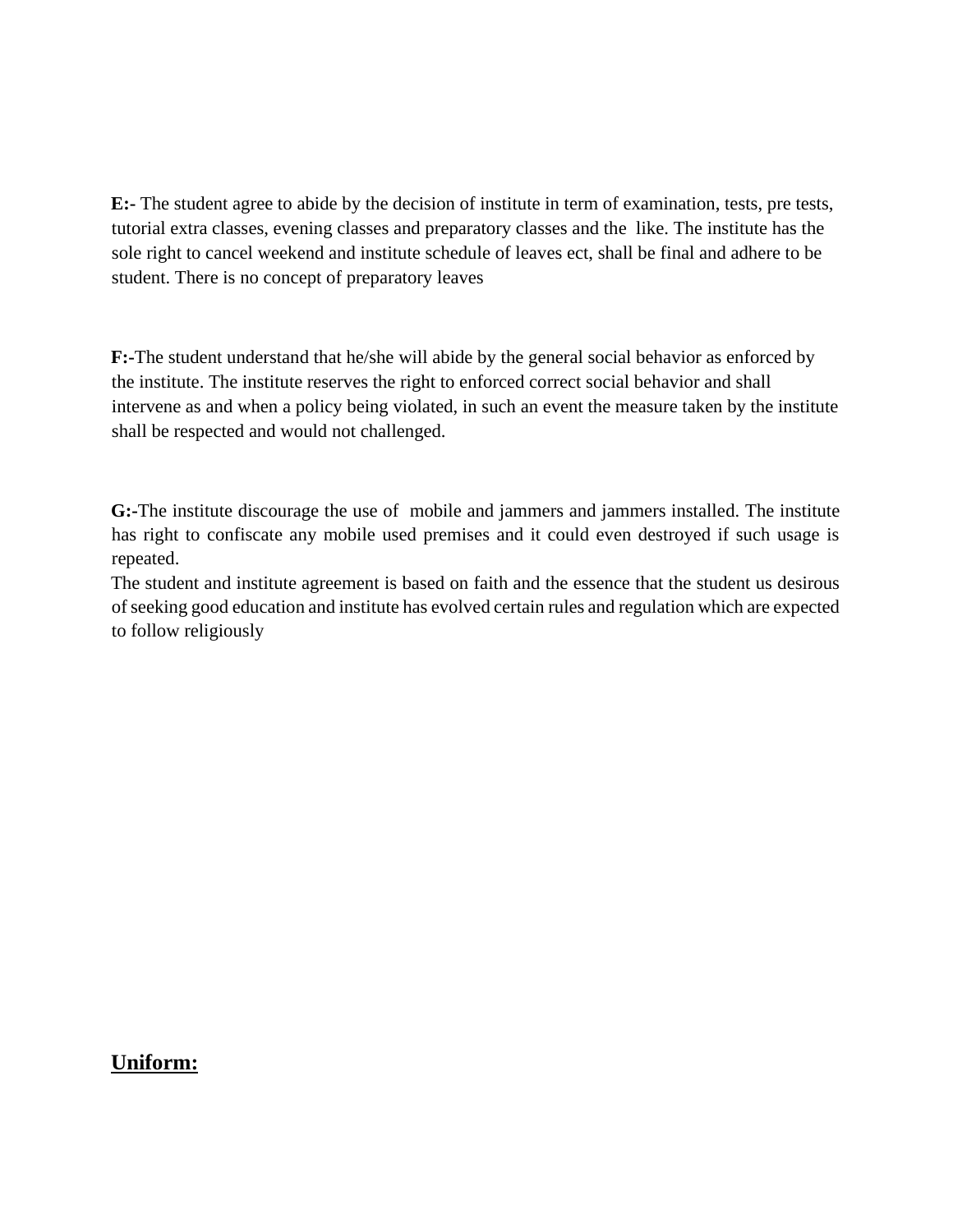#### **For Boys:**

- White Shirt
- Navy Blue Pants
- Black Oxford Shoes
- Black Socks
- Navy Blue Sweater (Winters)
- Navy Blue Lab Coat
- OT Kits (For OTT)
- Navy Blue Tie **For Girls:**
- White Shalwar & Kameez
- White Ronder & Navy Blue Border
- OT Kits (For OTT)
- Navy Blue Lab Coat
- Navy Blue Jacket

#### **Other Payments:**

• Lab coat Payment Rs.1100/-• Rounder Payment (For Girls only) Rs.500/-• Students card & Pictures Payment Rs.500/- OT Kit Payment (For OT students only) Rs.750/- • Jacket (For female students) Rs.1100/-

#### **List of Books:**

#### **For MLT:**

- Core Course Book 1 & 2
- Medical Laboratory Technology Book 1 & 2
- By

#### Daniel Book Depot

• Practical Notebook (3)

#### **For OTT:**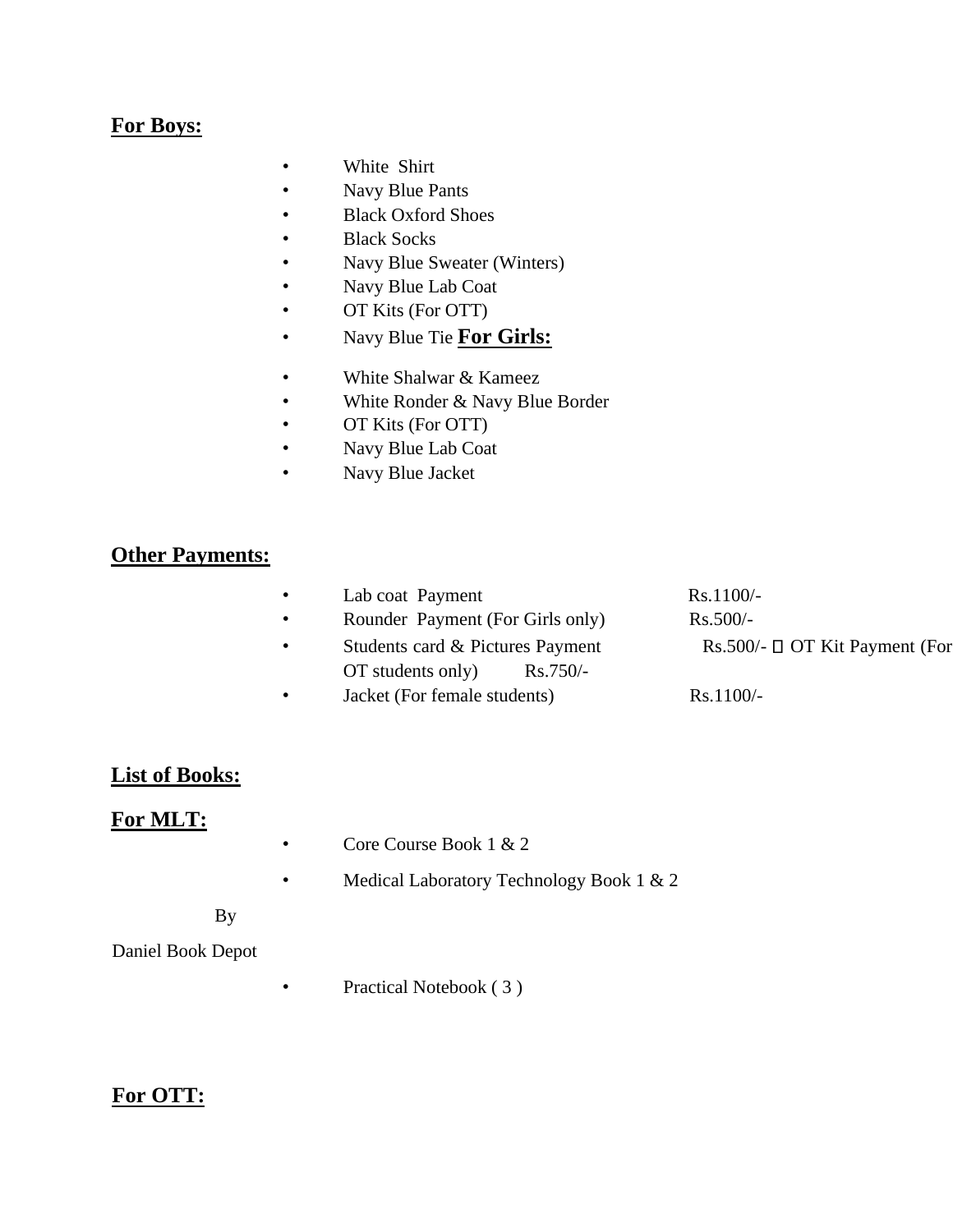- Core Course Book 1 & 2
- Operation theater Technology Book 1 & 2

#### By

Daniel Book Depot

• Practical Notebook (3)

#### **For Dispensers:**

- Hand Book Of Dispensing (Book 1 & 2)
- Practical Note Book Of Dispensing (1)
- By

Majeed Book Depot

### **For Radiology:**

- Core Course Book 1 & 2
- Radiography & Medical Imaging Book 1&2
- By

Daniel Book Depot

• Practical Notebook (3)

### **For Dialysis:**

- Core Course Book 1 & 2
- Dialysis Technician Book 1&2